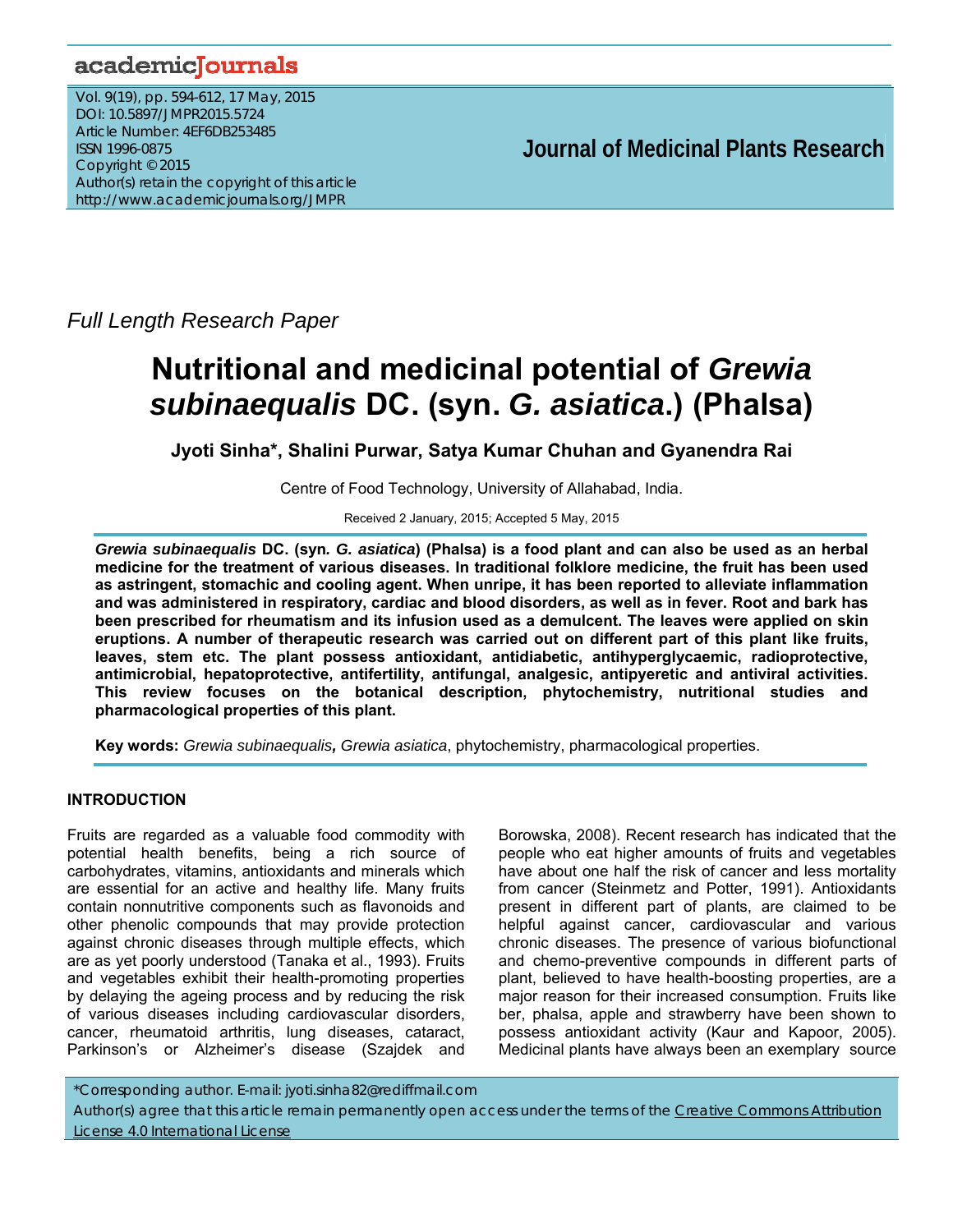of drugs and many of the currently available drugs have been derived directly or indirectly from them. It is believed that the phytochemicals and vitamins largely responsible for their protective effects. Their activity is manifested by the scavenging ability of reactive oxygen species (ROS), such as hydroxyl, peroxide radicals, etc. (Rice-Evans et al., 1995).

Medicinal plants are particularly used by the traditional users since the ancient time but they do not have much scientific data. Hence considering the mentioned points, medicinal plant *Grewia subinaequalis* DC. (syn*. G. asiatica.*) (Phalsa) of genus *Grewia,* family Tiliaceae is selected for scientific review. The fruit, leave, bark of *Grewia* species have high medicinal values and are widely used for the treatment of various common diseases. *Grewia* is a genus of approximately 150 species of family Tiliaceae which include small trees and shrubs, distributed in subtropical and tropical regions of the world. The name *Grewia* was given due to Nehemiah Grew, one of the founders of plant physiology. Different species of *Grewia* are small tree which grow to 4 m or more in height and found in India, South Africa, Pakistan, Southeast Asia and USA etc. Most of the genuses of Tiliaceae family are wild and known for their fodder, fuel wood, craft works, timbers and therapeutic values viz. *Grewia flavescens* A. Juss, *Grewia villos* and *Grewia hirsuta. Grewia* is the only genus in family Tiliaceae with edible fruits. Extensively cultivated species for their fruit values are *G. subinaequalis* DC. (syn*. G. asiatica.*) and *Grewia tenax* (Frosk.) (Youngken, 1951). Medicinal values of *Grewia* species is due to the presence of different metabolites like saponins, coumarins and anthraquinone (Sharma and Patni, 2013).

From edible species of *Grewia*, *G. subinaequalis* DC. (syn*. G. asiatica.*) (Phalsa) are reputed to cure upset of stomachs, some skin and intestinal infections, cough, fever, diarrhoea, dysentery, jaundice, rheumatism and have mild antibiotic properties. The plant preparations are used for the treatment of bone fracture and for bone strengthening. Their root and fruits are well known household remedy for the treatment of osteoporosis, tissue and wound healing (Sharma and Patni, 2013). They have free radical scavenging activities which may be responsible for the therapeutic action against tissue damage (Kshirsagar and Upadhyay, 2009). Different classical texts found as medicinal plants of wound healing (Chopda and Mahajan, (2009). These plants are effective for the treatment of iron deficiency anaemia (Khemiss et al., 2006). Despite its diverse use, it has suffered notable disregard so here documenting the biological and chemical studies of one of the species of *Grewia* that is *Grewia subinaequalis* DC. (syn*. G. asiatica.*) (Phalsa) indigenous flora of India. Here we reviewed the phytochemistry, nutritional importance and therapeutic properties of this plant. This review will serve as a useful reference for further research on this important medicinal plant.

# **Botanical description and distribution**

*G. subinaequalis* DC. (syn*. G. asiatica.*) is a 4 to 5 m tall shrub. The leaves are approximately 5 to 18 cm long and broad. The flowers are arranged in cymes of several together, the individual flowers are yellowish in color with five large (12 mm) sepals and five smaller (4 to 5 mm) petals. The flower has a diameter of about 2 cm (Sastri, 1956). Fruit is fleshy fibrous drupe, greyish purple at maturity, surface having black circular depressed spots with large stellate covering trichomes and rest of the surface with small stellate covering trichomes. Seeds are 1 or 2 in number, pointed at one end and grooved on the surface; seed coat stony hard. They are 1 or 2 chambered and endosperm is oily. Bark is greyish green, internally reddish brown, sometimes creamish in colour, thick, fibrous, tough and leathery. Leaf is shortly petioled, heart shaped, 5 to 7 nerved, main nerves connected by parallel venations, margin serrate, upper surface stellately pubescent, lower surface tomentose (Dey and Das, 1995).

Two distinct types, tall and dwarf, have been developed in India that differ with respect to various chemical and physical characteristics (Table 1). The juice yield is slightly higher in the tall type because it is directly related to edible portion, while more total sugars and nonreducing sugars were observed in the dwarf type. Tall type had more reducing sugars and titrable acidity and a greater amount of seed protein than the dwarf type (Dhawan, 1993).

# **Distribution in India**

It is found throughout greater part of India, in salt range of Punjab, Western Himalaya up to 1000 m, N. Bengal, Bihar, Chota Nagpur, Orissa, Gujarat, Konkan, Deccan and South India.

# *Vernacular names in India*

Hindi: Pharsa, Phalsa, Phulsa, Pharoah, Shukri, Dhamin, Parusha. Beng.- Phalsa, Shukri. Guj.- Phalsa. Kan.- Buttiyudippe, Tadasala. Ma1.- Chadicha. Mar.- Phalsa, Phalsi. Punj.- Phalsa. Tam.- Tadachi, Palisa. Te1.- Putiki,Phutiki, Jana, Nallajana. N.W.P.- Phalsa, harsiya. Oriya- Pharasakoli.Pers.- Falseh. Santhal- Jang olat. Sing.- Dowaniya. Sind.- Pharaho, Phalsa.Urdu- . Phalasah. (Bennet, 1987).

# **Nutritional composition**

Fruits of *Grewia asiatica* (Phalsa) are low in calories and fat, and high in vitamins, minerals, and fiber. The detailed nutritional profile of fruit has been given in Table 2 (Yadav, 1999).Phytochemical screening revealed the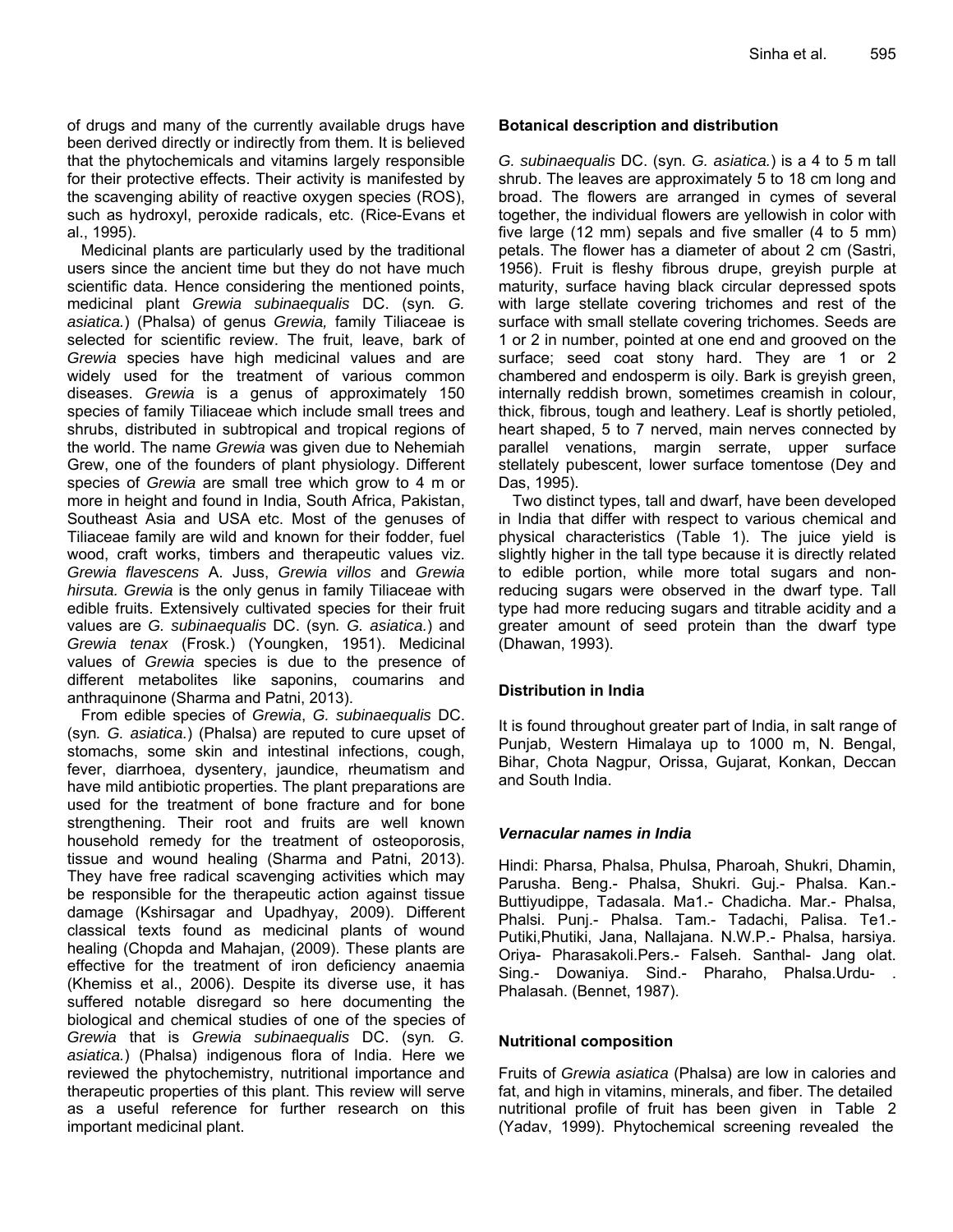**Table 1.** Characteristics of tall and dwarf types of *Grewia asiatica* (Phalsa) *(*Dhawan 1993).

| Content (%)         | Tall  | Dwarf |
|---------------------|-------|-------|
| Edible portion      | 91.30 | 90.79 |
| Seed                | 8.70  | 9.21  |
| Juice yield         | 67.50 | 65.90 |
| Pomace              | 32.50 | 34.10 |
| Moisture            | 76.80 | 74.83 |
| Total sugars        | 5.73  | 7.95  |
| Reducing sugars     | 1.24  | 0.99  |
| Non-reducing sugars | 4.49  | 6.96  |
| Titrable acidity    | 1.48  | 1.12  |
| Fruit protein       | 3.13  | 1.89  |
| Seed protein        | 8.75  | 7.00  |
| Pulp protein        | 1.40  | 7.00  |

Source: Dhawan (1993).

**Table 2.** Nutritional values of *Grewia subinaequalis* DC. (syn*. G. asiatica.*) fruit. (Yadav, 1999).

| <b>Nutrients</b>      | Values/100 g |
|-----------------------|--------------|
| Protein (g)           | 1.57         |
| Total lipid (fat) (g) | < 0.1        |
| Carbohydrate (g)      | 21.1         |
| Ash $(g)$             | 1.1          |
| Fibre (g)             | 5.53         |
| Calcium (mg)          | 136          |
| $lron$ (mg)           | 1.08         |
| Phosphorus (mg)       | 24.2         |
| Potassium (mg)        | 372          |
| Sodium (mg)           | 17.3         |
| Vitamin B1 (mg)       | 0.02         |
| Vitamin B3 (mg)       | 0.825        |
| Vitamin C (mg)        | 4.385        |
| Vitamin B2 (mg)       | 0.264        |
| Vitamin A (g)         | 16.11        |

Source: Yadav (1999).

presence of alkaloids, carbohydrates, glycosides, proteins and amino acids, saponins, steroids, acids, mucilage, fixed oils and fats. Fruits were observed for their characters under visible and ultralviolet light after treating with different chemical reagents and pharmacognostic parameters variable on the basis of their geographical origin were determined (Mukhtar, 2012). Nutritionally essential amino acids such as threonine and methionine are present in pulp and seeds, respectively, whereas phosphoserine, serine and taurine are the dominant amino acids in juice. The pulp contains higher concentrations of phosphoserine as compared to

**Table 3.** Mineral contents of *Grewia subinaequalis* DC. (syn*. G. asiatica.*) fruit. (Khan 2006).

| <b>Mineral</b> | mg/100 g FW * | µg/100 g DW ** |
|----------------|---------------|----------------|
| Cobalt         | 0.99          | 33             |
| Chromium       | 1.08          | 36             |
| Copper         | 0.48          | 16             |
| <b>Nickel</b>  | 2.61          | 87             |
| Zinc           | 144           | 48             |
| Iron           | 140.8         | 1695           |

\*FW = Fresh weight (Fresh fruit); \*\*DW = Dry weight (After removal of moisture from fresh fruit). Source: Khan (2006).

other free amino acids, while the hydrolyzed product contained aspartic acid, glycine, and tyrosine in large amount (Hasnain and Ali, 1988). Threonine was found in pulp but was missing in seed extract, whereas methionine was only present in seeds, indicating that the presence of methionine in fruit juice would be the result of adulteration. Phosphoserine, serine, and taurine were the dominant amino acids in juice (Hasnain and Ali, 1992). Chemical composition of seeds indicated that they contain bright yellow oil (5%). Fatty acid composition of this oil indicated the presence of palmitic (8%), stearic (11%), oleic (13.5%) and linoleic acids (64.5%) while small amount of unsaponifiable matter (3%) was also detected (Morton, 1987). *G. asiatica* fruits were analyzed for six micronutrients (Co, Cr, Cu, Ni, Zn and Fe) on fresh weight (FW) and dry weight (DW) (Table 3) (Khan, 2006). Iron was present in the highest concentration, while cobalt was present in the lowest amounts. Micronutrients play an important role in various physiological and metabolic processes of the human body.

# **Phytochemical activity**

#### *Fruits*

Preliminary phytochemical screening of fruits indicated the presence of carbohydrate, tannins, phenolic compounds, flavonoids and vitamin-C in methanolic extract; flavonoids and fixed oil in petroleum ether extract; steroids in benzene extract; carbohydrate, tannins, flavonoids and phenolic compounds in ethyl acetate extract and carbohydrate, tannins, phenolic compounds and proteins in the aqueous extract (Gupta et al., 2006). Amino acids such as proline, glutaric acid, lysine and phenylalanine, and carbohydrates, like glucose, xylose, and arabinose were identified by paper chromatography in ethanol extract of fruit (Sharma et al., 2008).

#### *Leaves*

Phytochemical screening of the leaves revealed that their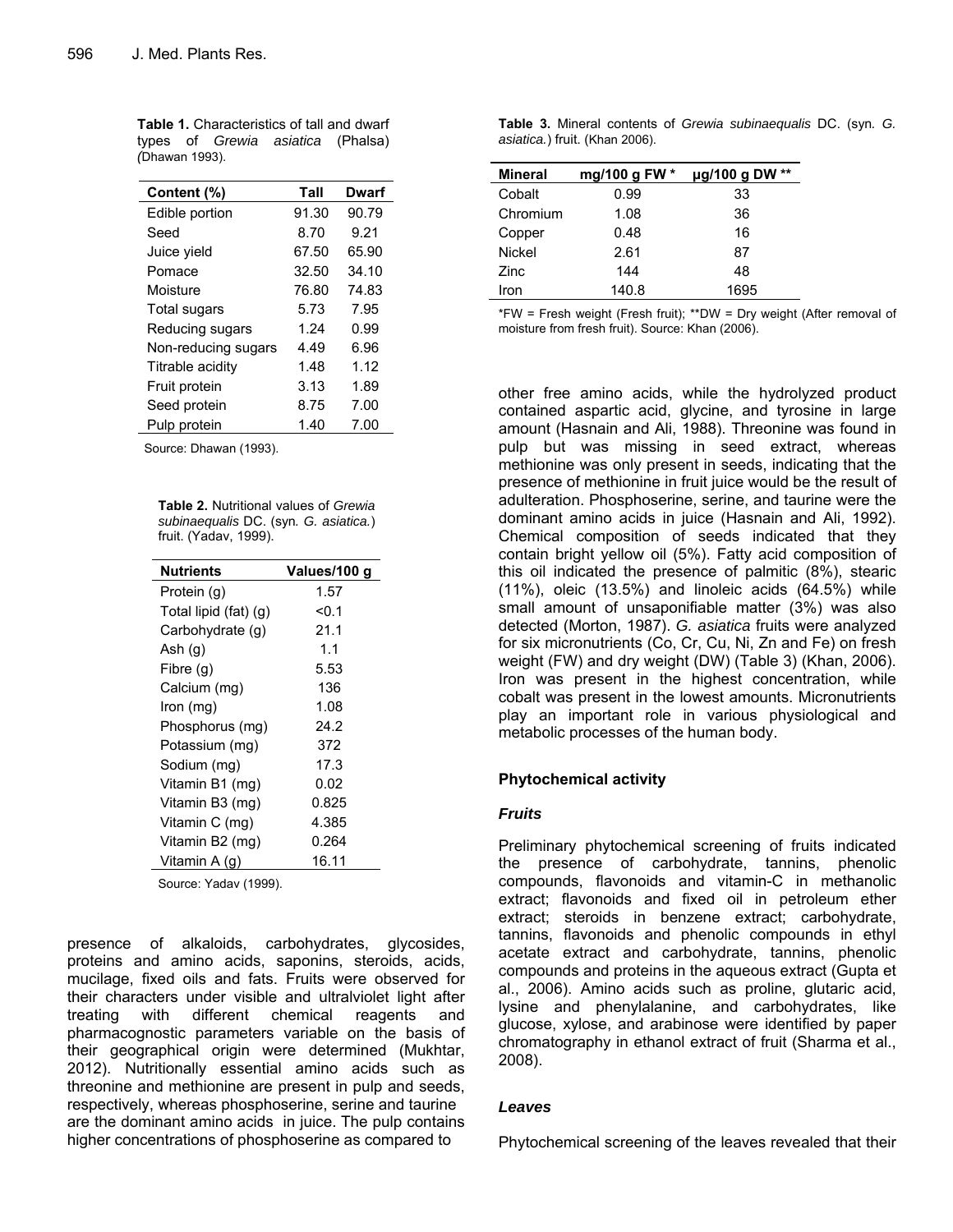| Solvent used    | Seed | Peel | Pulp |
|-----------------|------|------|------|
| 70% Acetone     | 1020 | 5080 | 2060 |
| Water           | 991  | 3990 | 2050 |
| 60% Methanol    | 920  | 2852 | 1261 |
| Dichloromethane | 880  | 1980 | 1000 |
| Ethyl acetate   | 2060 | 1094 | 895  |

**Table 4.** Total phenolic contents of various parts of fresh fruit (mg GAE/100 g). (Asghar et al., 2008).

Source: Asghar et al. (2008)

**Table 5.** Radical scavenging activities of the fractions derived from *G. asiatica*, by DPPH method. (Evans et al., 1995)

|                      |                  | <b>Concentration of fractions</b> |               |            |           |  |
|----------------------|------------------|-----------------------------------|---------------|------------|-----------|--|
| <b>Fruit Sample</b>  | <b>Fractions</b> | 5 ppm                             | 10 ppm        | 15 ppm     | 20 ppm    |  |
| G. asiatica (Phalsa) | Fraction la      | $24\pm0.23$                       | $38 + 1.60$   | $48 + 0.8$ | $62+0.67$ |  |
|                      | Fraction II      | $30+0.89$                         | $50+0.98$     | $58+0.67$  | $70+0.98$ |  |
|                      | Fraction Ic      | 39±1.20                           | $58 + 1.30$   | $62+1.45$  | 78±1.23   |  |
|                      | Fraction Ib      | $48+2.30$                         | $62 \pm 1.56$ | 75±1.89    | 85±3.23   |  |

Non anthocyanin fraction into flavanols (Fraction Ia), Anthocyanins (Fraction II), phenolic acids (Fraction Ic), and flavonols (Fraction Ib). Means ± SEM of triplicate assays. For a given fruit sample, values in the same column and row were significantly different at p < 0.05. Source: Evans et al. (1995).

petroleum ether extract contains diterpenes, glycosides and fats; chloroform extract contains alkaloids and glycosides, while ethanolic extract contains triterpenoids, sterols, flavonoids, saponins and tannins (Patil et al., 2011). Pharmacognostic evaluation of leaves reported total 5% of ash, consisting of water-soluble ash (2.5%) and acid-insoluble ash (2.1%) (Gupta et al., 2008). Phytochemical activity of bark and root are not yet determined.

# **Secondary metabolites and other compounds found in different parts of** *Grewia asiatica* **(Phalsa)**

# *Fruits*

Fruits of *G. asiatica* (Phalsa) contain pelargonidin 3,5 diglucoside, naringenin-7-*O*-β-D-glucoside, quercetin, quercetin 3-*O*-β-D-glucoside, tannins, catechins, and cyanidin-3-glucoside (Chattopadhyay and Pakrashi, 1975)

# *Flowers*

β-sitosterol, quercetin, quercetin 3-*O*-β- D-glucoside, naringenin, naringenin 7-*O*-β-D-glucoside and a δ-lactone 3,21,24-trimethyl-5,7-dihydroxyhentriacontanoic acid were isolated from flowers (Lakshmi et al., 1976)

#### *Leaves*

Quercetin, kaempferol and a mixture of their glycosides were isolated from leaf extracts (Ali et al., 1982).

# *Stem and bark*

The stem and bark contain betulin, lupeol, lupenone, and friedelin. β-amyrin and β-sitosterol were isolated from heartwood of *G. asiatica* (Phalsa) (Abou Zeid and Sleem, 2005).

# **Pharmacological activities**

#### *Antioxidant activity*

An antioxidant is known to delay or prevent oxidation of substrate (Halliwell, 1990).

#### *Fruits*

*Grewia asiatica* (Phalsa) has a high content of antioxidants in fresh fruit like vitamin C, total phenolics, flavonoids, tannins and anthocyanins (Table 4) (Asghar et al., 2008). Radical scavenging activities of the different fractions [Non anthocyanin fraction into flavanols (Fraction Ia), Anthocyanins (Fraction II), phenolic acids (Fraction Ic), and flavonols (Fraction Ib)] derived from fruit of *G. asiatica* (Phalsa) by DPPH method given in Table 5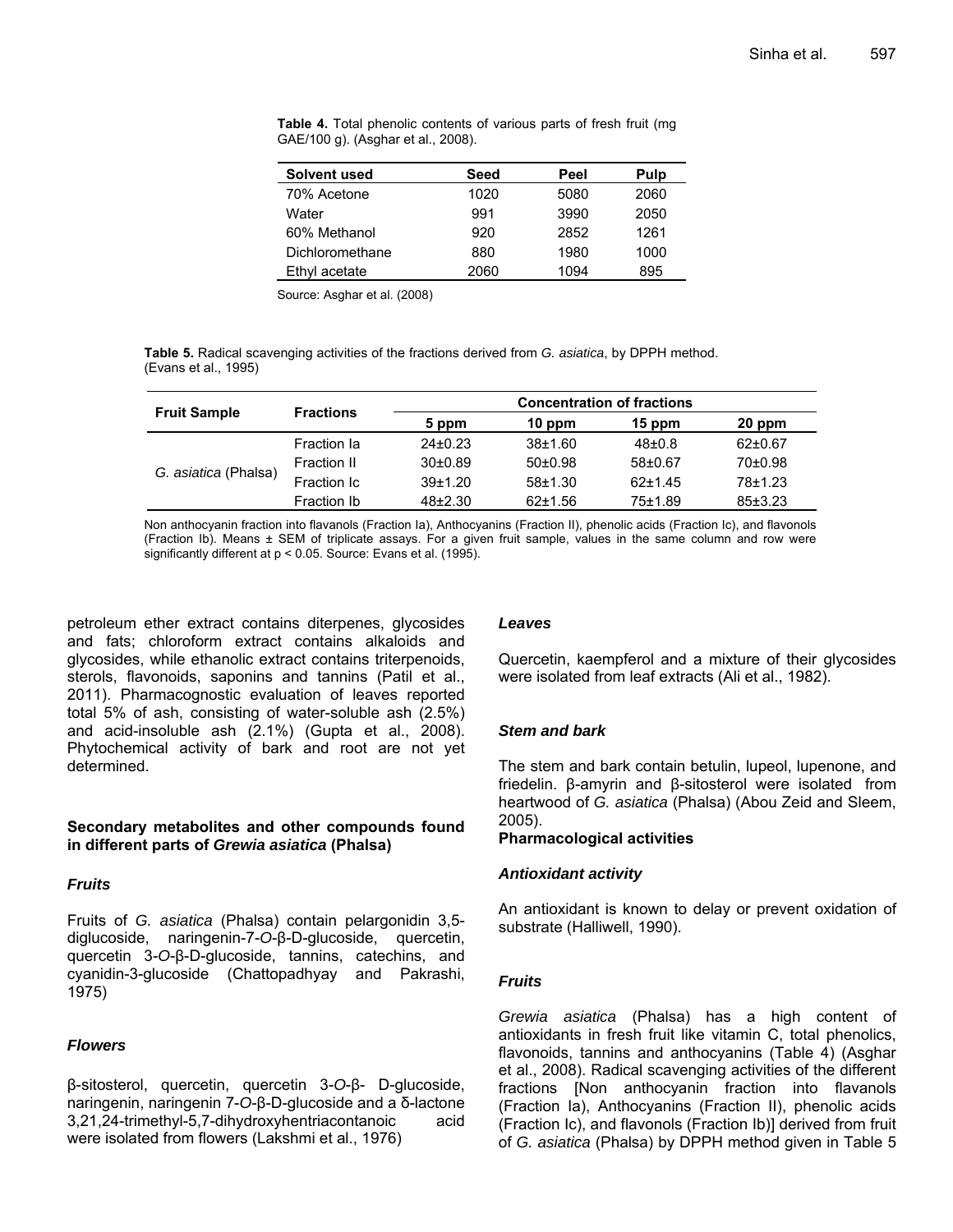**Table 6.** Anthocyanin, flavonoid and total phenolic contents (data expressed as milligrams per 100 g of weight). (Siddiqi et al., 2011).

| <b>Fruit Sample</b>  | <b>Fractions</b> | Total phenolics <sup>a</sup> | <b>Flavonoids</b> <sup>p</sup> | Anthocyanins <sup>c</sup> |
|----------------------|------------------|------------------------------|--------------------------------|---------------------------|
| G. asiatica (Phalsa) | Fraction la      | 67±0.98                      | ----                           | ----                      |
|                      | Fraction II      | 288±0.07                     | 178±0.23                       | ----                      |
|                      | Fraction Ic      | $222 \pm 1.90$               | 165±0.23                       | ----                      |
|                      | Fraction Ib      | $151 \pm 0.40$               | $100+0.90$                     | 72±6.0                    |

(-) estimation not performed, Means ± SEM of triplicate assays. Values in the same column were significantly different<br>at p<0.05, <sup>a</sup> Concentration based upon gallic as standard. <sup>b</sup> Concentration based upon catechin as st Concentration based upon cyanidin-3-glucoside as standard. Source: Siddiqi et al. (2011).

**Table 7.** Antioxidant activity *G. asiatica* (fuit), fractions using βcarotene-linoleic acid assay. (Siddiqi et al., 2013).

| <b>Fruit Sample</b>  | <b>Fractions</b>   | Total phenolics <sup>a</sup> |  |
|----------------------|--------------------|------------------------------|--|
|                      | Fraction la        | $58 + 1.23$                  |  |
|                      | Fraction II        | $65+2.30$                    |  |
| G. asiatica (Phalsa) | Fraction Ic        | $75 + 1.87$                  |  |
|                      | <b>Fraction Ib</b> | $89+2.00$                    |  |
|                      |                    |                              |  |

Values are represented as mean ± standard error. Values in the same column and row were significantly different at p < 0.05. Source: Siddiqi et al. (2013).

(Siddiqi et al., 2013). All the fractions showed potent radical-scavenging activity. In all fractions the activity increased significantly with concentration ( $p < 0.05$ ). The radical scavenging activity was maximum- 62-85% at 20 ppm ( $p < 0.05$ ). The order of antioxidant activity of the different fractions were- Fraction Ib > Fraction Ic > Fraction II > Fraction Ia. The role of polyphenols as radical scavengers and in increasing the resistance of LDL oxidation involved in heart diseases have been demonstrated by many in vitro studies (Evans et al., 1995)

Antioxidant activity in the fruit of *G. asiatica* (Phalsa) can be explained on the basis of total phenolic contents, flavonoids and anthocyanins (Table 6) (Siddiqi et al., 2011). The order of antioxidant activity of the different fractions- Fraction Ib > Fraction Ic > Fraction II > Fraction Ia. Total phenolics were least in the Fraction Ia. Anthocyanins of about 72±6.0 mg/100gm was detected in Fraction Ib. Polyphenolics in foods are more efficient antioxidants than vitamins C & E, and β-carotene (Vinson et al., 1995). The order of flavonoids were - Fraction II > Fraction Ic > Fraction Ib. Flavonoids, a family of polyphenolic compounds, are widely distributed pigments, possessing anti-radical and chelating properties. They can scavenge free hydroxyl and peroxy radicals or may extract iron ions to depress superoxidedriven Fenton reaction (Afanasev et al., 1989). It is established that antioxidant potential of lots of fruits is based on their flavonoid contents (Wang, 1996). All fractions of *G. asiatica (*fruit) effectively shows the oxidation of β-carotene in the linolenic emulsion system

(p < 0.05) (Table 7) (Siddiqi et al., 2013). β-carotene oxidation was shown by *G. asiatica* fractions from 58 to 89%, highest in Fraction Ib and lowest in Fraction Ia. An antioxidant is known to delay or prevent oxidation of substrate. The antioxidant activity is dependent upon the reducing ability (Tanaka et al., 1998). Table 8 shows the reducing power of the fractions derived from *G. asiatica* (Phalsa) fruits using potassium ferricyanide reduction method. The absorbance of fractions were highest at 50 ppm concentration at 700 nm ranged from 1.53 to 3.1. The reducing property relates to the presence of reductones (Pin-Der, 1998). It not only break the free radical sequence by providing a single hydrogen but also quench peroxide formation by reacting with precursors of peroxide (Gordon, 1990).

The antioxidant activity of a methanol extract of the fruit of *G. asiatica* was evaluated by various assays indicated that fruit possesses considerable antioxidant activities. Higher amounts of total flavonoid content (4.608 QE mg/g), total phenolic content (144.11 mg GAE/g) and total antocyanin contents (4.882 mg/kg) were observed, while the antiradical activity against DPPH (84.83%) and peroxide radical (37%) was observed. Values noted for TEAC (269.038 mMTE) and FRAP (4.14 GAE/g) were also comparatively greater than that of various other plant species (Srivastava et al., 2012)

# *Fruit pomace*

The fruit pomace was assessed for total flavonoids,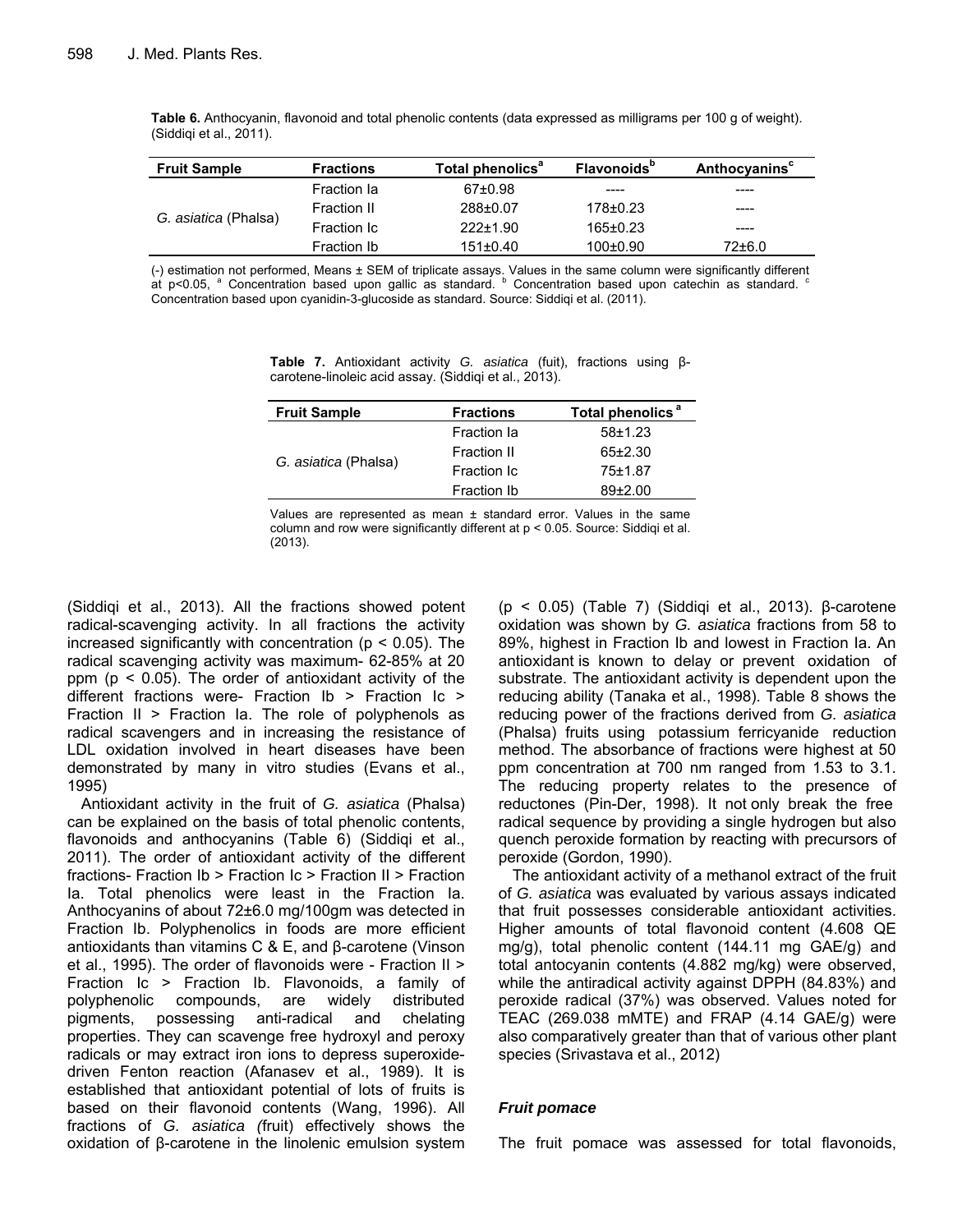|                      |                  | <b>Concentration of fractions</b> |                 |                 |                 |  |  |
|----------------------|------------------|-----------------------------------|-----------------|-----------------|-----------------|--|--|
| <b>Fruit Sample</b>  | <b>Fractions</b> | 5 ppm                             | $10$ ppm        | 25 ppm          | 50 ppm          |  |  |
| G. asiatica (Phalsa) | Fraction la      | $0.52 \pm 0.09$                   | $0.75 \pm 0.05$ | $1.30 \pm 0.10$ | $1.53 \pm 0.06$ |  |  |
|                      | Fraction II      | $0.80 + 0.02$                     | $1.00 + 0.04$   | $1.60 + 0.10$   | $2.00+0.12$     |  |  |
|                      | Fraction Ic      | $0.85 \pm 0.09$                   | $1.40 \pm 0.13$ | $2.00+0.05$     | $2.60+0.10$     |  |  |
|                      | Fraction Ib      | $1.00 + 0.05$                     | $1.80 + 0.06$   | $2.40+0.14$     | $3.10\pm0.05$   |  |  |

**Table 8**. Reducing power of the fractions derived from *G. asiatica* (Phalsa) fruits. (Pin-Der, 1998).

Values are represented as mean ± standard error. Values in the same column and row were significantly different at p < 0.05 except where the same superscripts have been used to show no significant difference. Source: Pin-Der (1998).

> **Table 9.** Antioxidant Activity of *Grewia asiatica* (Phalsa) Leaves Extracts Using DPPH Method. (Gupta et al., 2007)

| <b>Test compounds</b>       | $IC_{50}$ values $\pm$ SE <sup>*</sup> (µg/ml) |
|-----------------------------|------------------------------------------------|
| Petroleum ether extract     | 249.60±7.37                                    |
| Benzene extract             | $16.19{\pm}2.13$                               |
| Ethyl acetate extract       | $26.17 \pm 1.49$                               |
| Methanol extract            | 27.38±1.80                                     |
| 50 % Methanol crude extract | 56.40±3.98                                     |
| Aqueous crude extract       | $176.14\pm5.53$                                |
| Ascorbic acid               | 78.17±4.05                                     |
| Quercetin                   | 53.60±1.79                                     |

\*Average of 10 determinations. Source: Gupta et al. (2007).

**Table 10.** Antioxidant activity Of *Grewia asiatica* (Phalsa) Leaves Extracts Using Nitric Oxide Radical Inhibition Assay. (Gupta et al., 2007)

| <b>Test compounds</b>       | $IC_{50}$ values $\pm$ SE <sup>*</sup> ( $\mu$ g/ml) |
|-----------------------------|------------------------------------------------------|
| Petroleum ether extract     | 22.12±2.65                                           |
| Benzene extract             | $27.00 \pm 1.62$                                     |
| Ethyl acetate extract       | 47.38±5.88                                           |
| Methanol extract            | $56.85 \pm 6.16$                                     |
| 50 % Methanol crude extract | 72.75±13.76                                          |
| Aqueous crude extract       | 152.75±5.76                                          |
| Ascorbic acid               | $20.50 \pm 1.16$                                     |
| Quercetin                   | 19.50±1.85                                           |

\*Average of 10 determinations. Source: Gupta et al. (2007).

alkaloids, saponins and tannins and the values observed per dry matter were  $12.42 \pm 0.56$  (CE mg/g),  $1.56 \pm 1.2$  $(g/100 g)$ , 1.05 ± 0.96  $(g/100 g)$  and 0.52 ± 1.25  $(g/100)$ , respectively (Gupta et al., 2013). These results indicate that even material considered as a waste has substantial amount of antioxidants. An aqueous extract of fruit exhibited total phenol content (CE) and total flavonoid content (GAE) of 5.25 and 0.13, respectively. The results indicated comparatively higher contents as compared to other 21 extracts analyzed simultaneously (Das, 2012).

#### *Leaves*

The antioxidant activity of the leave extract and the standards were assessed on the basis of the radical scavenging by using DPPH method and nitric oxide radical inhibition assay free radical (Bang et al., 2001). The successive leaves extracts of *G. asiatica* (Phalsa) exhibited antioxidant activity in the DPPH and the nitric oxide radical inhibition assay as evidenced by the low IC**50** values (Tables 9 and 10) (Gupta et al., 2007). The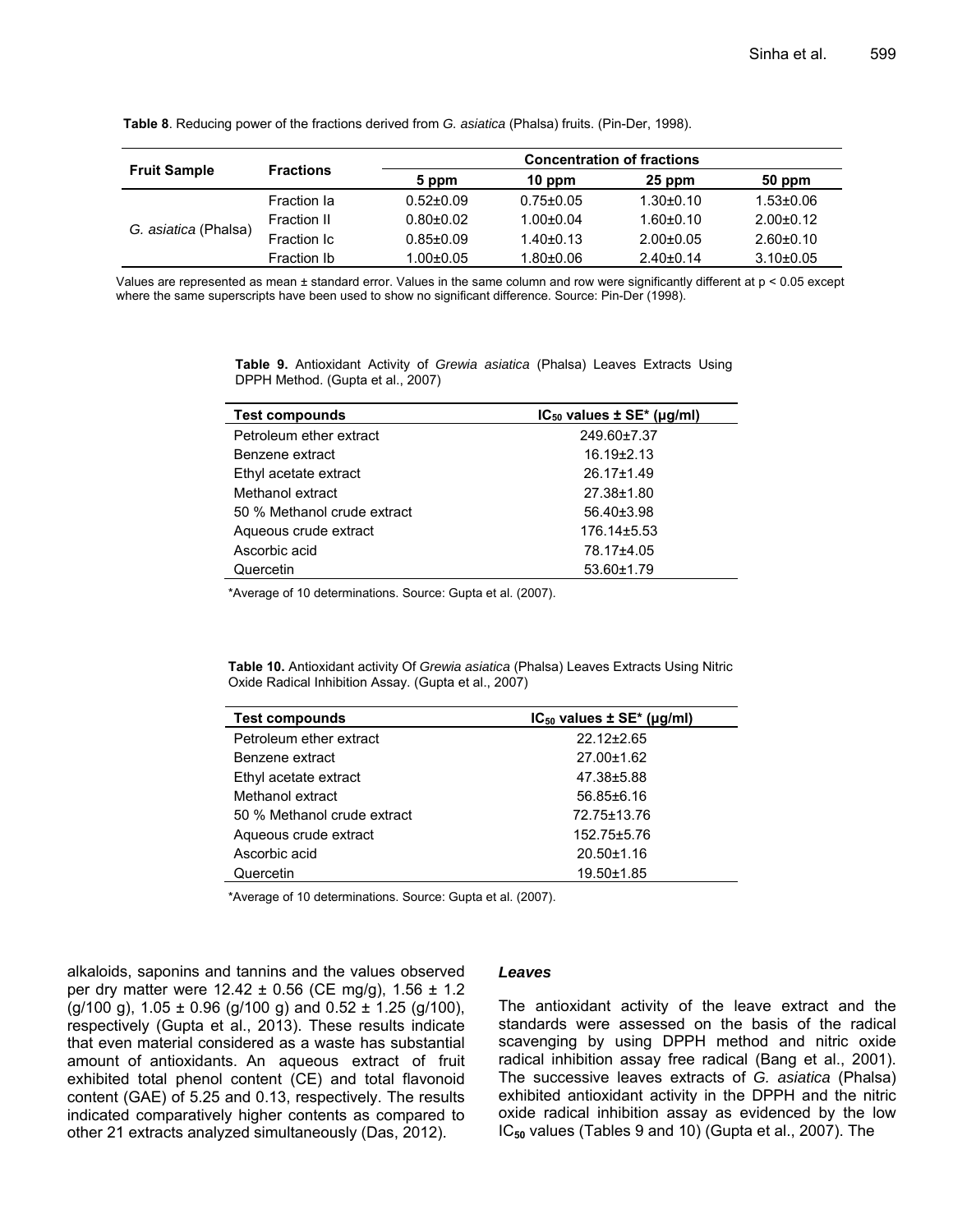successive extracts such as petroleum ether, benzene, ethyl acetate, methanol, water and 50 % crude methanol extracts exhibited IC50 values of 249.60  $\pm$  7.37, 16.19  $\pm$ 2.132, 26.17 ± 1.49, 27.38 ± 1.80, 176.14 ± 5.53 and 56.40  $\pm$  3.98 µg/ml, respectively in DPPH and 22.12  $\pm$ 02.65, 27.00  $\pm$  01.62, 47.38  $\pm$  05.88, 56.85  $\pm$  06.16, 152.75 ± 5.76 and 72.75 ± 13.76 μg/ml, respectively in nitric oxide radical inhibition assays. These values were more than those obtained for ascorbic acid and quercetin, used as standards.

Free radical oxidative stress has been implicated in the pathogenesis of a wide variety of clinical disorders, resulting usually from deficient natural antioxidant defenses (Halliwell and Gutteride, 1989). Among the 6 extracts *G. asiatica* (Phalsa) leaves and 2 standards tested for antioxidant activity using DPPH method, the benzene and ethyl acetate successive extracts showed the maximum antioxidant activity with IC<sub>50</sub> values of 16.19  $\pm$  2.13 and 26.17  $\pm$  1.49 µg/ml, respectively. The methanol extract also showed antioxidant activity with IC<sub>50</sub> values  $27.38 \pm 1.80$  µg/ml. The 50% methanol and distilled water crude extracts showed IC<sub>50</sub> values of 56.40  $\pm$  3.98 and 176.14  $\pm$  5.53 µg/ml, respectively. However, petroleum ether extract showed lowest anti oxidant activity with an  $IC_{50}$  value of 249.60  $\pm$  7.37 µg/ml. The known antioxidants ascorbic acid and quercetin exhibited IC<sub>50</sub> values of 78.17  $±$  4.05 and 53.60  $±$  1.79 μg/ml, respectively. Thus antioxidant capacity of *G. asiatica* (Phalsa) is due to presence of total phenolic contents, flavonoid contents, tannin contents and the anthocyanin contents which depends on several factors such as different genotype, growing condition, agronomic practices employed, season, maturity, post-harvest storage and processing conditions and solvent used for extraction.

# **Antimicrobial activity**

# *Fruit and bark*

An ethanol extract of *G. asiatica* bark and fruit posses antimicrobial potential against *Bacillus subtilis*, *Staphylococcus aureus*, *Staphylococcus epidermidis* and *Streptococcus pneumoniae* and six Gram negative strains, *Escherichia coli*, *Proteus vulgaris*, *Proteus mirabilis*, *Salmonella typhi para A*, *Salmonella typhi para B* and *Shigella dysenteriae*, resulting active against *S. aureus*, *E. coli* and *P. vulgaris* (Israr et al., 2012).

# *Pulp and peel*

Polyphenolics were isolated from crude methanol extracts of *G. asiatica* pulp and peel and further fractionated into ethyl acetate fraction. This was further divided into three groups: neutral fraction A, comprising

flavanols and other polyphenolics, neutral fraction B comprising flavonols, acidic phenolics fraction and anthocyanin fraction. These major fractions were analyzed for their antimicrobial effects. All fractions showed significant antibacterial activity, except the fraction containing anthocyanins. The most susceptible strain was *Staphylococcus aureus* amongst the Grampositive, while amongst the Gram-negative bacterial strains, the most susceptible was *Salmonella typhi*. The most resistant Gram-positive bacteria was Bacillus subtilis, while most resistant gram-negative strain was *E. coli*; both *Aspergillus* strains were substantially inhibited by all fractions. Fraction containing flavanols and other polyphenos was evaluated for its antifungal potential. No growth of *Trichophyton mentagrophytes* and *Trichophyton rubrum* was observed. Inhibition of *Aspergillus* strains by the fractions supports that the chemicals present in the fractions could be effective in the prevention of aflatoxins production in food products. Being the most active, phenolic acid fraction was also tested for its antifungal activity against six fungal pathogens, namely *Penicillium notatum*, *Aspergillus niger*, *A. flavus, Microsporum gypseum, T. mentagrophytes* and *T. rubrum.* The fraction substantially inhibited all the tested fungal species (Siddiqi et al., 2011).

# *Pomace*

Different extracts of *G. asiatica* pomace were assayed against Gram positive (*Bacillus subtilis*, *B. cereus*, *Staphylococcus aureus*, *Enterococcus faecalis*) and Gram negative bacteria (*Escherichia coli*, *Listeria monocytogeneses*, *Salmonella typhimurium*, *Shigella flexneri* and *Pseudomonas aerugenosa*). Gram positive were more susceptible than Gram negative bacteria (Gupta et al., 2012). Gram-positive bacteria are usually more sensitive to crude extracts and bioactive constituents because of the specific structure of their cell walls.

# *Leaves*

Ethanolic extract of leaves showed antibacterial and antifungal activities. The extract showed potent results against strains; *Proteus mirabilis*, *Citrobacter* sp., *Pseudomonas aeruginosa*, *Escherichia coli*, *Salmonella typhi*, *Micrococcus luteus*, *Staphylococcus aureus*, and *Bacillus subtilis*. The extract showed significant activity against nine fungal strains; *Aspergillus effusus*, *A. parasiticus*, *A. niger*, *Saccharomyces cerevisiae*, *Candida albicans*, *Yersinia aldovae*, *Fusarium solani*, *Macrophomina phaseolina*, and *Trichophyton rubrum* (Zia-Ul-Haq et al., 2011). *G. asiatica* leaves possess antimicrobial potential and are therefore used to treat skin rashes and pustular eruptions (Zia-Ul-Haq et al., 2012).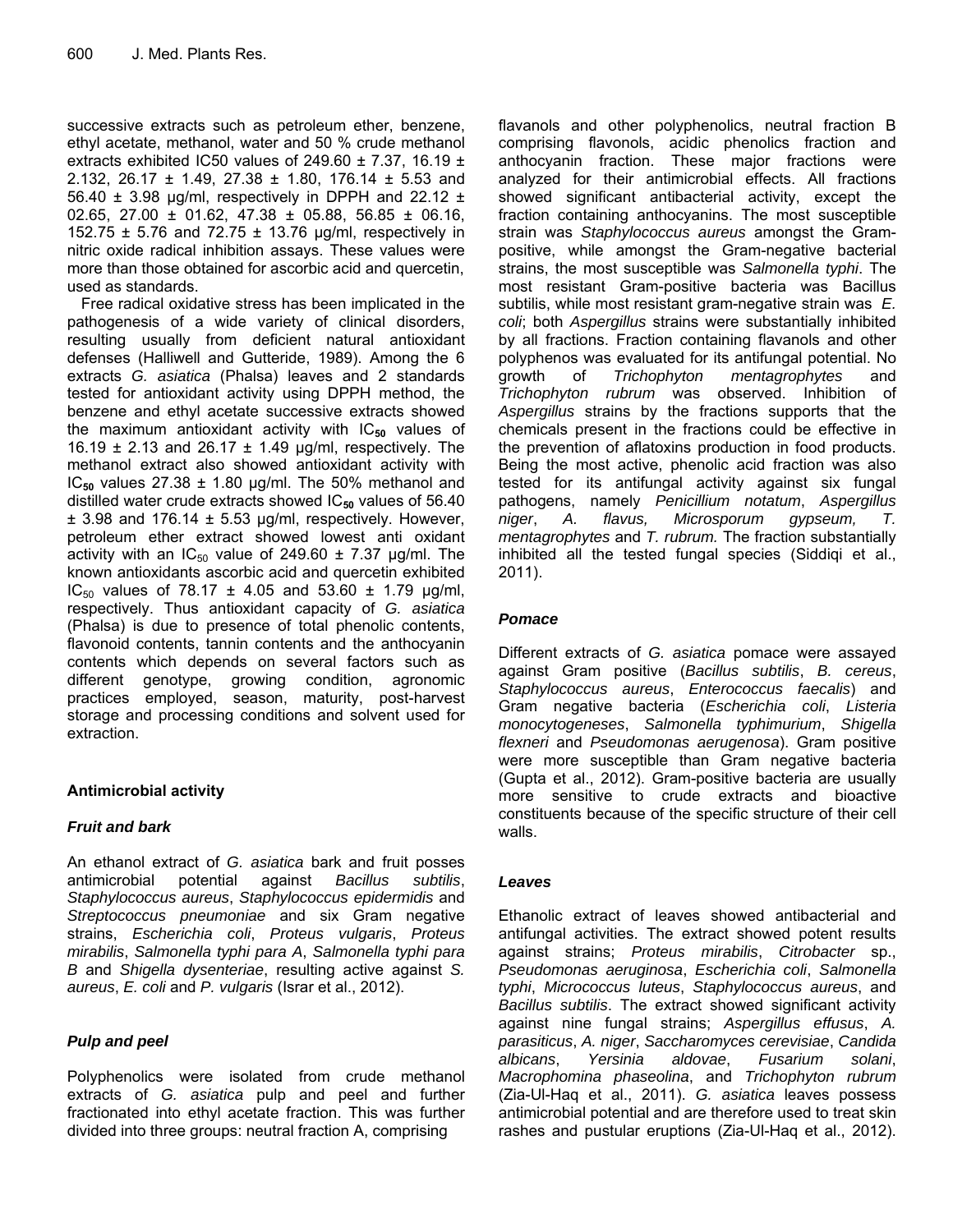| Treatment                | Dose    | Total bodv       | Mean survival    | % Increase of life | Tumor volume    | Packed cell volume | Viable cell                   | Non Viable cell   |
|--------------------------|---------|------------------|------------------|--------------------|-----------------|--------------------|-------------------------------|-------------------|
|                          | (mq/kg) | weight (g)       | time (days)      | Span (ILS)         | (ml)            | (m <sub>l</sub> )  | (×104 cells/ml)               | (x104)            |
| EAC control (0.9% Nacl)  | 5 ml    | $22.12 + 0.21$   | $18.51 \pm 0.38$ |                    | $3.29 + 0.01$   | $2.83 + 0.04$      | $18.11 \pm 0.02$              | $10.9 + 0.10$     |
| $MEGA (250 mg/kg) + EAC$ | 250     | $20.03 \pm 0.84$ | $26.14 + 0.41$   | 41.22              | $2.50 \pm 0.51$ | $1.70 + 0.51*$     | $11.80 \pm 0.07$ <sup>*</sup> | $14.1 \pm 0.60^*$ |
| $MEGA (500 mg/kg) + EAC$ | 500     | $19.60 + 0.94$   | $29.83 + 0.69$   | 61.16              | $1.14 + 0.23$   | $1.20 + 0.12^*$    | $9.82 + 0.51$ *               | $16.5 + 0.60^*$   |
| Cisplatin + EAC          |         | $20.54 + 1.24$   | $35.78 + 0.56$   | 93.30              | $0.60 \pm 0.20$ | $0.20 + 0.01*$     | $1.25\pm0.10^{\star}$         | $21.56 \pm .20^*$ |

**Table 11.** Effect of methanol extract of Grewia asacita (MEGA) on Body weight, Mean survival time, ILS, Tumor volume, Packed cell volume, Viable and onviable tumor cell count in EAC Bearing mice. (Nair and Panikkar, 1990).

EAC=2× 106 cells/mouse , \* *P*<0.05 for the treated groups when compared with EAC, Values are mean±SEM, n=5. Source: Nair and Panikkar (1990).

#### **Anticancer activity**

#### *Fruits*

Aqueous extracts of fruits showed significant anticancer

activity against liver cancer and breast cancer. The *in vitro* cytotoxic activity was determined by methylthiazolyl tetrazolium (MTT) assay using epidermal kidney (HEK-293), breast (MCF-7), cervical (HELA), lung (NCI-H522) and laryngeal (Hep-2) cancer cell lines. The fruit extract was found to be active on lung  $(IC_{50} = 59.03 \text{ µg/ml})$ and breast ( $IC_{50}$  = 58.65 µg/ml) cancer cell lines. The results suggest that the fruits extract as a potential agent for the management of human cancer (Marya et al., 2011).

#### *Leaves*

The *in vitro* antitumoral and cytotoxic activities of a methanol extract of *G. asiatica* leaves has been assessed by MTT assay against four human cancer cell lines: acute myeloblastic leukemia (HL-60), chronic myelogenic leukemia (K-562), breast adenocarcinoma (MCF-7) and cervical epithelial carcinoma (Hela), with  $IC_{50}$  values of 53.70, 54.90, 199.5 and 177.8, 89.12,

respectively. The intraperitoneal administration of 250 and 500 mg/kg of extract to male Swiss albino mice increased the life span of Ehrlich's ascites carcinoma (EAC) tumor bearing mice by 41.22% and 61.06%, respectively. The same extract was found to be active in preventing the EAC development in mice in a dose dependent manner (Kakoti et al., 2011). Aqueous extracts of leaves showed significant anticancer activity against liver cancer and breast cancer. Leaf extract was active against breast (IC50 =50.37  $\mu$ g/mL) and Hep-2 (IC50 = 61.23  $\mu$ g/mL) cancer cell lines. The results suggest that leaf extract as a potential agent for the management of human cancer (Gupta et al., 2013).

#### *Pomace*

The *in vitro* cytotoxic activity  $(IC_{50})$  of pomace methanol extract evaluated against cervical epithelial carcinoma (HeLa), breast adenocarcinoma (MCF-7) and hepatocellular carcinoma cells (HepG-2) was > 100, 68.91 and > 250 µg/ml, respectively. These results suggested that *G. asiatica* pomace possessed promising anticancer activity that substantiated its ethnomedicinal use and may provide new molecules for treatment of these cancers (Gupta et al., 2013).

#### **Antitumor activity**

#### *Leaves*

Antitumor activity of the methanolic extracts of *Grewia asiaica* (Phalsa) (MEGA) leaves was determined using ascites tumor model. (Table 11) (Nair and Panikkar, 1990). Animals were divided into four groups of five animals in each group. All the animals were injected intraperitoneally (i.p.) with 2 × 106 cells/ml viable EAC cells in phosphate buffer saline (aspirated from 15 days old EAC ascites tumor in mice). After 24 hrs of tumor inoculation, MEGA at a dose of 250 and 500mg/kg body weight was administered orally and this was continued for 10 consecutive days. The group administered with vehicle alone (0.9% w/v Nacl) was maintained as control. Cisplatin (2mg/kg b.w.) i.p was used as standard reference drug. The blood parameters and the ILS (increase in life span), tumor volume, tumor cells count, viable and non-viable cells, mean survival time of the control and tumor groups were noted and compared to that of that of standard Cisplatin. The ILS was determined using the formula  $%$  ILS = (1)  $-T/C$ )  $\times$  100 where T is the mean survival time of treated group and C that of control group (Nair and Panikkar, 1990).

The result showed that leave extracts showed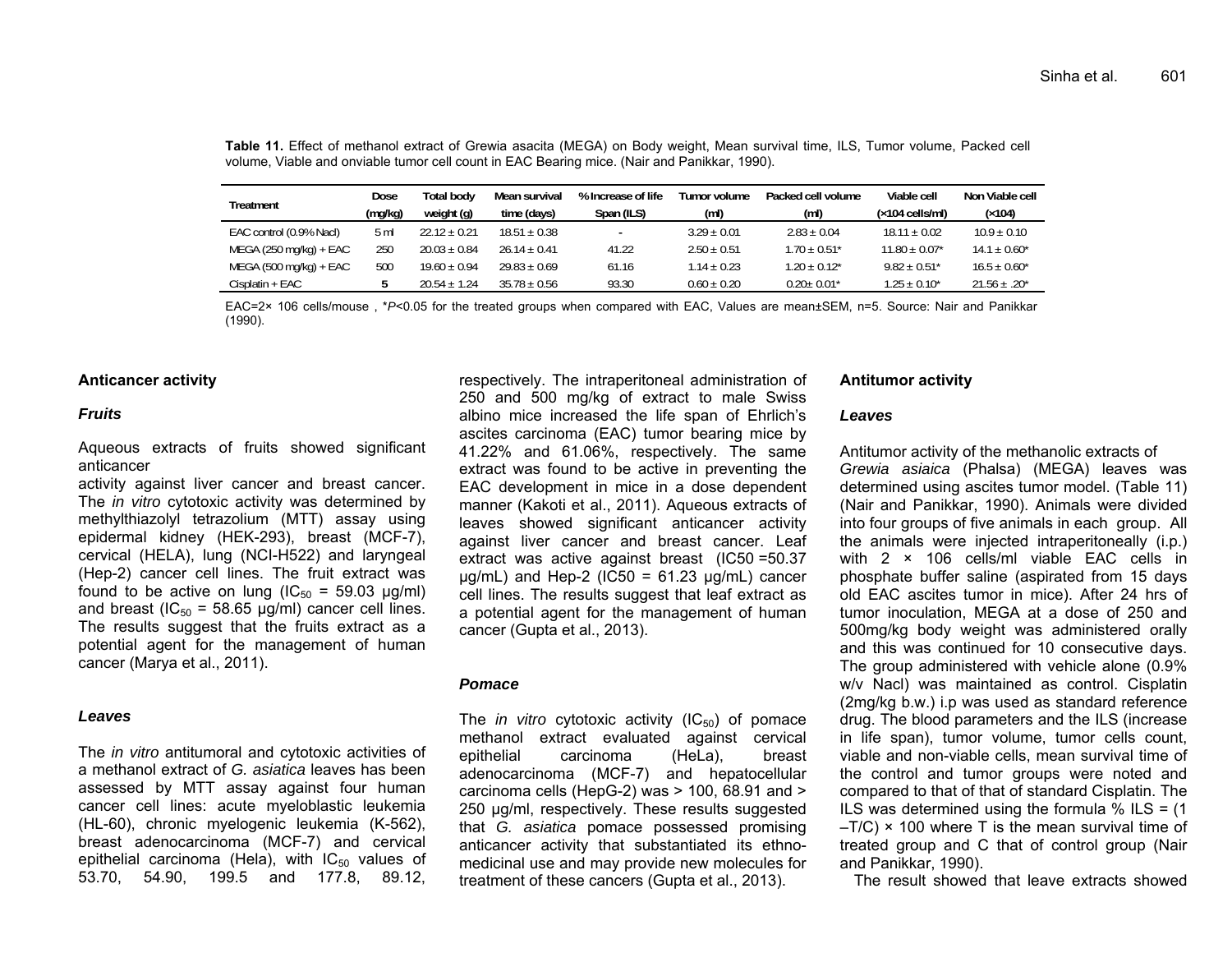| <b>Cancer Cell Lines</b> | <b>MTT Assay</b>         | <b>Trypan blue exclusion</b>         |  |  |
|--------------------------|--------------------------|--------------------------------------|--|--|
|                          | MEGA ( $IC_{50}$ , g/ml) | assay MEGA (IC <sub>50</sub> , g/ml) |  |  |
| $HL - 60$                | 53.70                    | 89.12                                |  |  |
| $K - 562$                | 54.90                    | 51.11                                |  |  |
| $MCF - 7$                | 199.5                    | 85.11                                |  |  |
| Hela                     | 177.8                    | 128.8                                |  |  |

**Table 12.** Effect of MEGA on various cancer cell lines. (Bibhuti et al., 2011)

Source: Bibhuti et al. (2011).

cytotoxicity towards tumor cells and antitumor activity. Prolongation of the life span with the MEGA treatment is a clear suggestive of the anticancer activity of the plant. Body weight of the tumor bearing mice was also found to be decreased with the MEGA administration. The doses of 250 mg/kg b.w and 500mg/kg b.w, p.o. were selected based on the preliminary studies carried out. Antitumor activity of this plant may be may be either though induction of apoptosis or by inhibition of neovascularisation. The presence of various phytoconstituents in the plant may attribute the observed anticancer activity. Further investigation is being carried out for finding the phytochemical entities responsible for eliciting the effects (Bibhuti et al., 2011). Research showed that antitumor activity was determined only on *G. asiaica* (Phalsa) leaves.

# **Cytotoxicity activity**

# *Leaves*

Cytotoxicity is the quality of being toxic to cells. Leave extract of *G. asiaica* (Phalsa) (MEGA) showed significant cytotoxicity effect against the tested human cancer cell lines as represented in Table 12 (Bibhuti et al., 2011). The  $IC_{50}$  value of the MEGA by MTT was calculated by regression analysis and was found to be 53.70 μg/ml in HL-60, 54.9 μg/ml in K-562, 199.5 μg/ml in MCF-7 and 177.8  $\mu$ g/ml in Hela cells, respectively. The IC<sub>50</sub> value of MEGA by and trypan blue exclusion assay was calculated by regression analysis and found to be 89.12 μg/ml in HL-60, 51.11 μg/ml in K-562, 85.11 μg/ml in MCF-7 and 128.8 μg/ml in Hela cells, respectively. In the EAC studies, the MEGA treated group showed decrease in the viable cell count as compared with the EAC treated group. Result showed that leave extracts showed cytotoxicity towards tumor cells. The MEGA was found to be active against all the four human cells lines as observed from the cytotoxicity assays. Research showed that cytotoxicity activity determined only on *G. asiaica* (Phalsa) leaves.

# **Radioprotective activity**

The increasing use of nuclear radiation for human welfare

despite its beneficial effects, has some undesirable side effects so there is need to check the side effects for the same. Search for the chemical agents that are able to protect human beings from the ionizing radiation is a key issue in radiation biology (Nair et al., 2001).

# *Fruit*

The effects of methanolic extract of *G. asiaica* (Phalsa) fruit were evaluated in brains of Swiss albino mice for their radioprotective effects. The mice was divided in different groups: group I received no treatment, group II was orally supplemented, once daily, of the dose of 700 mg/kg for fifteen consecutive days; group III (control) received distilled water orally equivalent to the extract for fifteen days, then was exposed to 5 Gy of gamma radiation, and group IV, to which the extract was administered orally for 15 consecutive days, once daily, and exposed to single dose of 5 Gy of gamma radiation. Mice were sacrificed at different post irradiation intervals (1, 3, 7, 15 and 30 days). Brains were removed for the estimation of glutathione (GSH) and lipid peroxidation (LPO). Extract supplementation controlled the increase of LPO due to radiation, approximately by 5% at day 30 post irradiation, whereas radiation induced depleted levels of GSH could be raised by 14.57% 30 days after, thereby indicating that the extract may control the radiation induced disturbances (Ahaskar and Sharma, 2006).

The radioprotective efficacy of the same extract against whole body gamma radiation was studied in Swiss albino mice. After drug toxicity testing, the oral administration of 700 mg/kg/day of extract for 15 consecutive days before exposure to 10 Gy of γ- radiation provided maximum protection, as evidenced by the highest number of survivors 30 days post irradiation.  $LD_{50/30}$  value of 6.21 for irradiation alone (control) and 9.53 for *G. asiatica*  (Phalsa) extract + irradiation group (experimental) was obtained, while the dose reduction factor calculated was 1.53. The mice of experimental group exhibited significant modulation of radiation-induced decreases of reduced glutathione (GSH) and radiation-induced increase in lipid peroxidation (LPO) in the whole brain and liver at 24 h after radiation exposure (Ahaskar et al., 2007). Radioprotective efficacy of a fruit extract was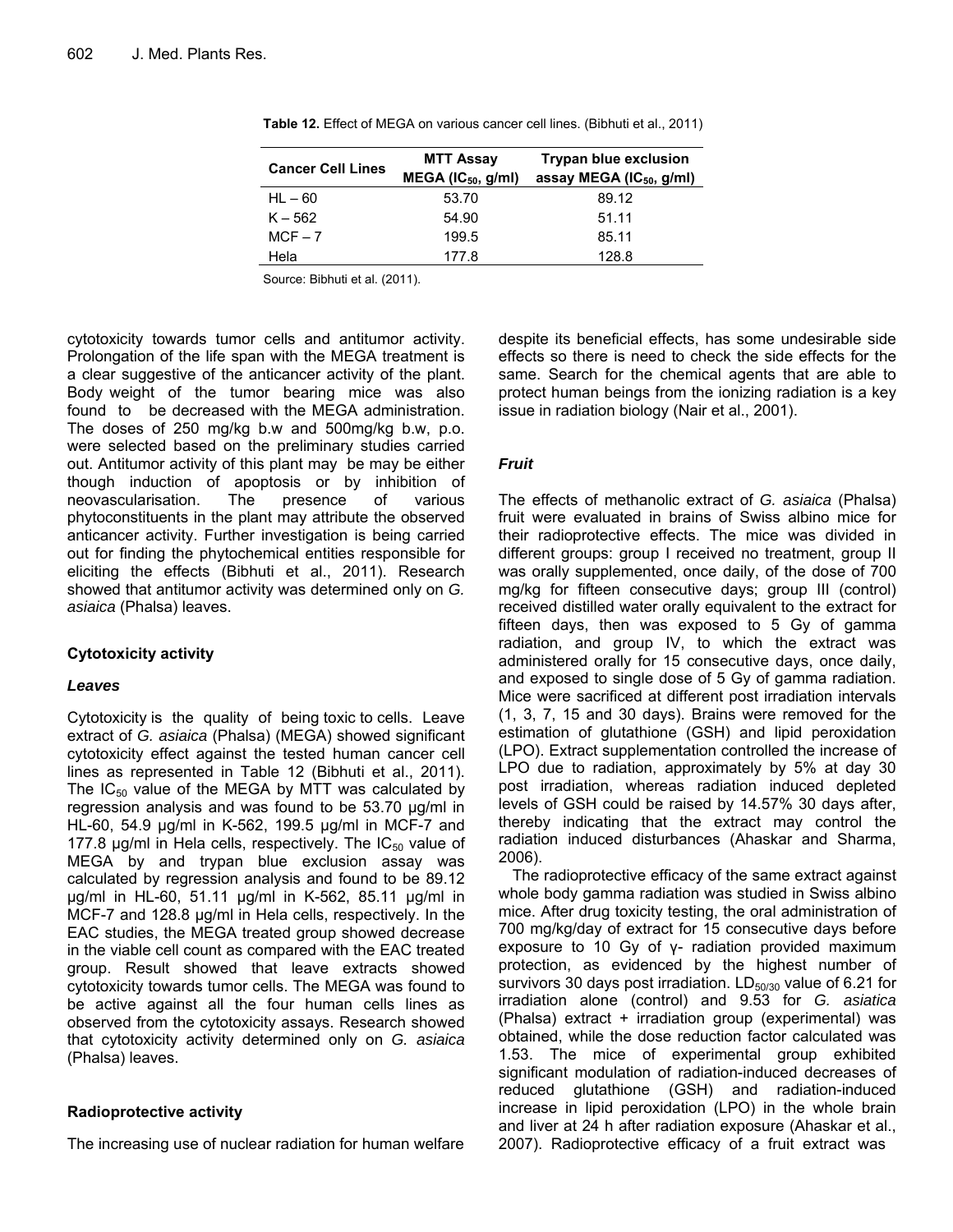studied against radiation induced biochemical alterations in mice cerebrum. Mice were sacrificed at different intervals (1, 3, 7, 15 and 30 days) and cerebrum was tested for the estimation of glutathione (GSH), lipid peroxidation (LPO) and proteins. The extract showed a protection against the biochemical changes in mice cerebrum. Radiation induced increase in the levels of LPO was significantly reduced by extract post-treatment. Similarly, radiation-induced depletion in proteins was significantly controlled by extract administration (Ahaskar et al., 2007).

The radioprotective effects of a fruit extract were studied in Swiss albino mice divided into five groups: control (I); extract treated (700 mg/kg for 15 days) (II); irradiated  $(5 \text{ Gy})$  (III); extract + irradiated  $(IV)$  and irradiated extract treated (V). The irradiation of animals resulted in a significant elevation of lipid peroxidation in terms of thiobarbituric acid reactive substances (TBARS) content and depletion in glutathione (GSH) and protein levels, as compared to control group. The treatment of mice with extract before and after irradiation caused a significant depletion in TBARS content, followed by a significant elevation in GSH and protein concentration in the intestine and testis of mice at all post-irradiation autopsy intervals, in comparison to irradiated mice. Significant protection of DNA and RNA in testis was also noticed. The extract was found to have strong radical scavenging activity in DPPH and  $O<sup>2−</sup>$  assays and also showed *in vitro* radioprotective activity in protein carbonyl assay, in a dose-dependent manner (Ahaskar et al., 2007).

The radioprotective effect of the fruit extract was studied in mice testis by histopathological examination. Irradiation of animals led to significant decrease in testis weight, whereas the treated group showed significantly higher values in comparison to the irradiated group. The histopathological study showed that the group irradiated showed significantly lower spermatogonia "A", spermatogonia "B", spermatocytes and spermatid count. These counts were higher in extract preand post treated irradiated group, in comparison to the respective irradiated group, till last autopsy interval (30 days post irradiation). This can indicate that the extract has protective potential to the damaging effect of radiation to the testis (Sharma and Sisodia, 2010).

# *Fruit pulp*

The radioprotective effect of a fruit pulp extract of *G. asiatica* in mice blood against radiation induced hematological and biochemical alterations was evaluated. Mice were divided into four groups, group I (normal) without any treatment, group II orally supplemented with extract once daily at the dose of 700 mg/kg for 15 days, group III (control) only irradiated and group IV (drug+IR) to which the extract was administered as to group II and

then exposed to 5 Gy of gamma radiation. Mice were sacrificed at 24 and 72 h post irradiation. Radiation induced deficit in different blood constituents GSH, GSH-Px, sugar, and protein levels in serum were significantly increased, whereas radiation induced elevation of lipid peroxidation and cholesterol level was markedly decreased in extract pretreated animals than control group. The extract provided protection against radiationinduced alterations in blood of Swiss albino mice (Singh et al., 2007).

In another study, the radioprotective effects of a fruit pulp extract on cerebrum of Swiss albino mice exposed to 5 Gy gamma radiation were investigated. Cerebra of mice was observed for various parameters after sacrificing in interval times of 1 to 30 days. Radiationinduced increase in the levels of lipid peroxidation of mice cerebrum was significantly reduced by extract pretreatment. The radioprotective effects of the same extract were investigated in mice blood and liver, by the evaluation of glutathione (GSH) and lipid peroxidation. The results indicated that extract post-treatment protects liver and blood against radiation-induced damage, by inhibiting glutathione depletion and decreasing lipid peroxidation levels that attended normal levels by day 30 post-treatment. The magnitude of recovery from oxidative damage in terms of TBARS and GSH content was significantly higher ( $p < 0.001$ ) in the irradiated + extracttreated group (Sisodia et al., 2008). The protection afforded with *G. asiaica* (Phalsa) in the biochemical activity of liver and brain, the present study may prove to be beneficial for the clinical use of such dietary compounds as radioprotectors.

# **Hepatoprotective activity**

Hepatoprotection or antihepatotoxicity is the ability to prevent damage to the liver. This damage is known as hepatotoxicity.

# *Fruit*

The hepatoprotective effect of a fruit extract of *G. asiatica*  was studied in mice testis. The irradiation resulted in a significant decrease in DNA and RNA levels in comparison to controls. Administration of extract before and after irradiation caused a significant elevation in liver DNA and RNA levels. Photomicrography of liver showed that pre- and post- administration of extract provided protection against radiation. The irradiation of animals resulted in a significant depletion in the DNA and RNA level at all intervals studied, 1-30 days in comparison to control group. Treatment of mice with *G. asiatica* fruit extract before and after irradiation caused a significant elevation in liver DNA and RNA level in comparison to irradiated mice. Photomicrograph of liver histology also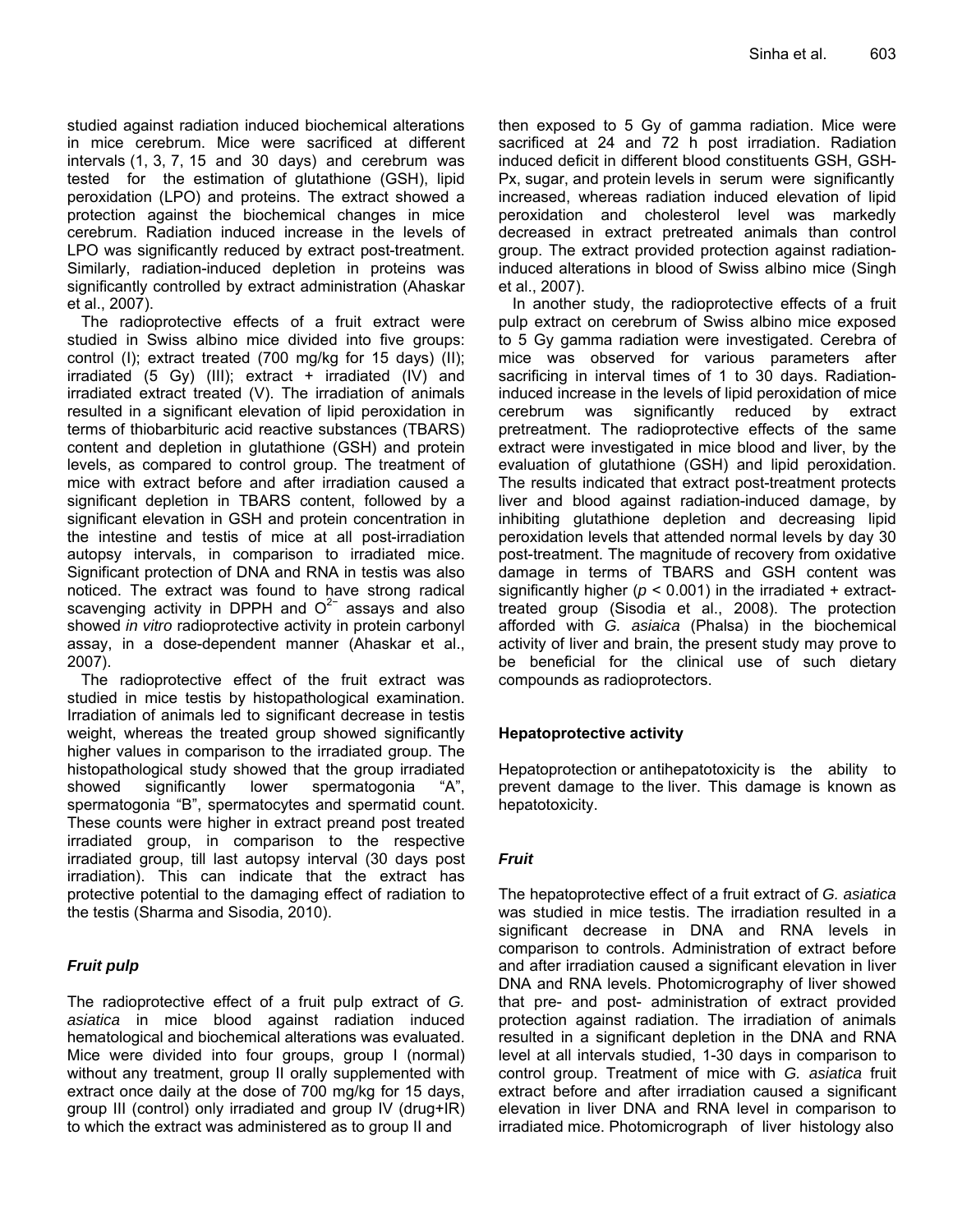showed that pre and post supplementation of *G. asiatica*  provides protection against radiation. Similarly counting of different type hepatocytes also showed that *G. asiatica* protect the liver against radiation (Sharma and Sisodia, 2010).

# **Antihyperglycemic and antidiabetic activity**

# *Fresh fruits*

Aqueous extracts of fresh fruits were studied for carbohydrate digesting enzymes (α-glucosidase and αamylase) inhibitory properties.  $IC_{50}$  values (mg/ml) against α-amylase and α-glucosidase were 8.93 and 0.41, respectively, resulting in a moderate  $\alpha$ -amylase and high α-glucosidase inhibitory activities as compared to other 21 extracts (Das and De, 2012).

# *Fruit pomace*

Fruit pomace was extracted with aqueous acetone (80:20), aqueous methanol (80:20) and a solvent mixture (ethanol/hexane/water, 80:10:10). All these three extracts were tested for their potential antidiabetic activity by αamylase inhibition assay.  $IC_{50}$  (mg/ml) values observed are 45.7, 85.2 and 138.1, respectively. Inhibition of αamylase is believed as a strategy for diabetes and obesity management as it reduces blood sugar level In alloxan-induced hyperglycemic rabbits (Gupta et al., 2013).

# *Fruit, stem bark and leaves*

Ethanolic extracts of fruit, stem bark and leaves of *G. asiatica* showed antihyperglycemic activity in alloxaninduced hyperglycemic rabbits. Oral dministration in suspension and capsule at 200 and 100 mg/kg, respectively of fruit, stem bark and leaves extract reduced serum glucose levels of rabbits. The results suggest that the fruit, stem bark and leaves of *G. asiatica*  possess significant antihyperglycemic activity. Blood glucose, blood cholesterol and triglycerides levels were found to be significantly reduced by ground herbal drugs including *G. asiatica* (bark) in normal and alloxan induced diabetic rabbits (Parveen et al., 2012).

# *Leaves*

*G. asiatica* leaves is used as a medicine for the treatment of diabetes mellitus. Glyburide is a potent, secondgeneration, oral sulfonylurea antidiabetic agent used as an adjunct to diet to lower blood glucose levels in patients with diabetes mellitus. The hypoglycaemic action of

glyburide is due to stimulation of pancreatic islet cells, which results in an increase in insulin secretion. The effects of sulfonylurea are initiated by binding to and blocking on ATP sensitive K+ channel, which have been cloned. The drugs thus resemble physiological secretagogues (e.g. glucose, leucine) which also lower the conductance of this channel. Reduced K+ conductance causes membrane depolarization and influx of  $Ca^{2}$  through voltage sensitive  $Ca^{2}$  channel. Prolonged administration of glyburide also produces extrapancreatic effects that contribute to its hypoglycaemic activity (Shah et al., 2006).

The reduction in serum glucose from basal value (before) at 6 h after glyburide and EtGA (ethanolic extract of *G. asiatica*) (200 and 400 mg/kg) were 127.11, 172.63 and 213.54, respectively. The onset of the antihyperglycaemic effect of glyburide was at 2 h and EtGA (400 mg/kg) was at 4 h; the peak effect was 6 h but the effect waned at 24 h. EtGA (400 mg/kg) resulted in lowered serum glucose at 24 h (Table 13) (Bhangale et al., 2010).

In the subacute study, repeated administration (once a day for 28 days) of EtGA and glyburide caused significant reduction in the serum glucose level as compared to vehicle treated group. On the 21st day, EtGA (200 and 400 mg/kg) and glyburide showed significant reduction in the serum glucose level as compared to vehicle treated group. On the 35th day, the reductions in serum glucose level of glyburide and EtGA (100, 200 and 400 mg/dl) were 268.62, 94.16, 171.88 and 234.57, respectively (Table 14) (Bhangale et al., 2010). The body weight of vehicle treated diabetic animals decreased during the study period. Glyburide and EtGA (400 mg/kg) prevented the decreased in body weight of diabetic animals (Table 15) (Bhangale et al., 2010).

Subacute treatment for 35 days with the EtGA in the treated doses brought about improvement in body weights indicating its beneficial effect in preventing loss of body weight in diabetic animals (Xie et al., 2003). The ability of EtGA to prevent body weight loss seems to be due to its ability to reduced hyperglycaemia. In the oral glucose tolerance test, administration of glucose load (2.5 g/kg) increased serum glucose levels significantly after 30 min in non diabetic and alloxan treated diabetic mice. Glyburide (10 mg/kg) and EtGA (100, 200 and 400 mg/kg) produced a significant increase in the glucose threshold within 60 min, which was then reversed at 120 min after glucose loading nondiabetic (Table 16) as well as alloxan induced diabetic animals (Table 17) (Bhangale et al., 2010).

EtGA significantly enhanced glucose utilization in OGTT in both nondiabetic and diabetic animals. From the data obtained OGTT, it is clear that administration of EtGA effectively prevented the increase in serum glucose level without causing a hypoglycaemic state. The effect may be due to restoration of the delayed insulin response. The results of both acute and subacute study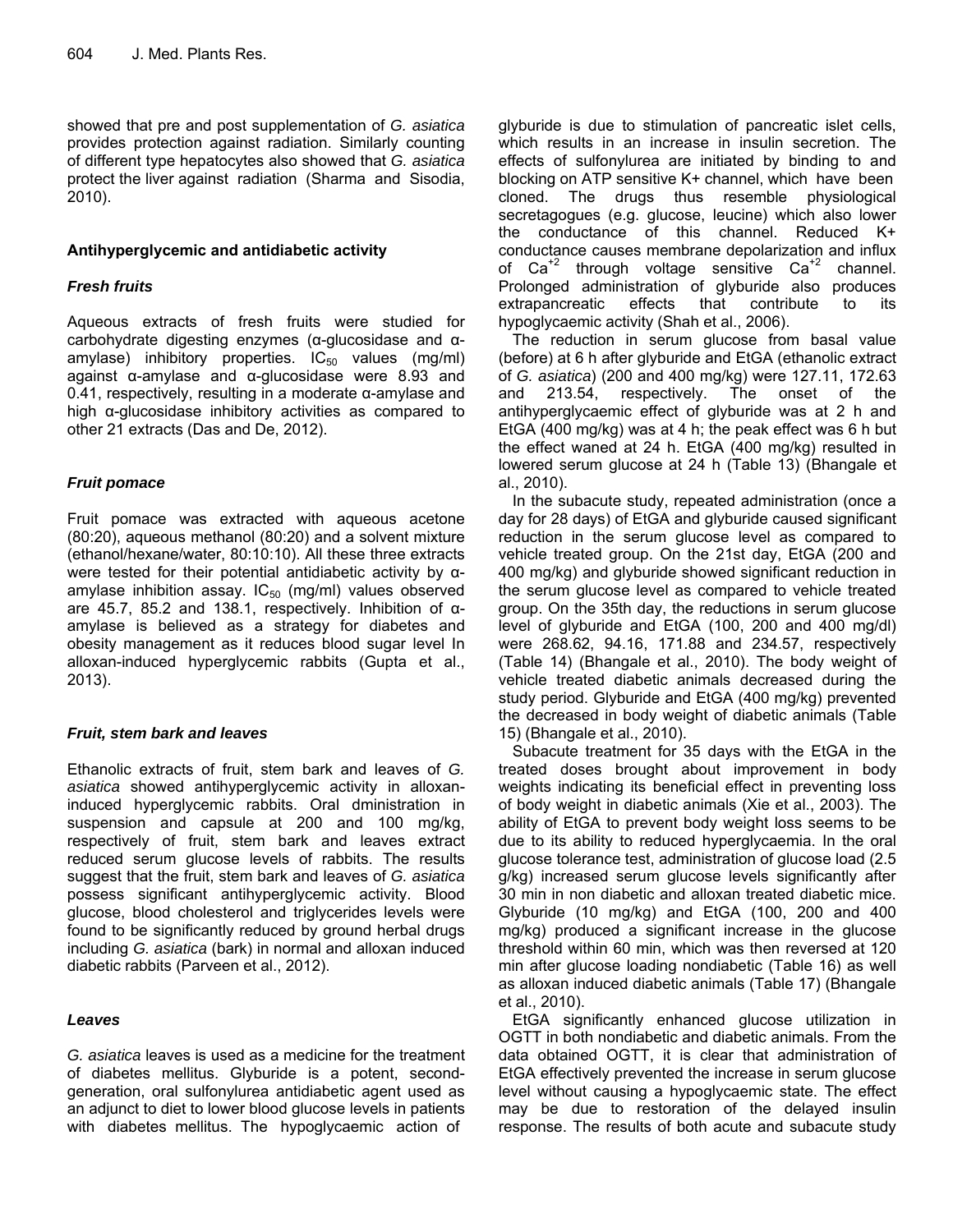|                   | Mean fasting glucose level (mg/dl) ± SEM |                    |                                  |                 |                    |  |  |  |
|-------------------|------------------------------------------|--------------------|----------------------------------|-----------------|--------------------|--|--|--|
| Treatment (mg/kg) | 0 h                                      | 2 h                | 4 h                              | 6 h             | 24 h               |  |  |  |
| Vehicle           | 441.19±15.10                             | 450.17±9.58        | 458.83±14.45                     | 462.52+16.81    | 468.17±15.93       |  |  |  |
| Glyburide (10)    | 441.67±5.25                              | $360.18 + 17.62*$  | 336.95+19.39***                  | 228.54+21.01*** | $369.31 + 18.18**$ |  |  |  |
| EtGA (100)        | 482.44±15.05                             | 476.72+14.46       | 450.16±19.70                     | 434.32+20.71    | 464.12±25.85       |  |  |  |
| EtGA (200)        | 477.85±17.82                             | 450.52+13.63       | 417.72±18.16                     | 350.74±18.48**  | 433.01±28.29       |  |  |  |
| EtGA (400)        | 489.58±15.35                             | $397.61 \pm 16.29$ | $350.13 \pm 19.73$ <sup>**</sup> | 316.95±29.98*** | $372.62 + 23.23*$  |  |  |  |

**Table 13.** Effect of EtGA leaves on serum glucose level in alloxan-induced diabetic mice (acute study). (Bhangale et al., 2010).

n = 10, data was analyzed by two-way ANOVA with post hoc Dunnett's test using Graphpad Instat software, \*P<0.05, \*\*P<0.01, \*\*\*P<0.001 as compared with vehicle-treated animals the significance level was considered at 2a=0.05. Source: Bhangale et al. (2010).

**Table 14.** Effect of EtGA leaves on serum glucose level in alloxan-induced diabetic mice (Subacute study). (Bhangale et al., 2010).

|                   | Mean fasting glucose level (mg/dl)±SEM |                 |                    |                  |                 |                         |  |  |
|-------------------|----------------------------------------|-----------------|--------------------|------------------|-----------------|-------------------------|--|--|
| Treatment (mg/kg) | 0 day                                  | 7 day period    | 14 day             | 21 day           | $28$ day        | After day 7 rest period |  |  |
| Vehicle           | 441.19±15.10                           | 483.52+19.30    | $501.74 \pm 17.16$ | $514.50\pm16.45$ | 529.14±13.07    | 528.86+12.21            |  |  |
| Glyburide (10)    | 441.67±5.25                            | 344.29±17.81*** | 292.16±27.87***    | 245.47±30.44***  | 192.69+22.24*** | 172.85±21.82***         |  |  |
| EtGA (100)        | 482.44±15.05                           | 448.31±20.21    | 430.29+24.53       | 454.97+20.97     | 398 40+19 33*** | 388.28+32.42***         |  |  |
| EtGA (200)        | 477.85±17.82                           | 421.96+16.44    | 392.72±17.53**     | 348.38±22.83***  | 330.64±15.69*** | 305.97+27.44***         |  |  |
| EtGA (400)        | 489.58±15.35                           | 389.56±17.58*   | 366.84±19.11***    | 330.08±19.95***  | 317.94±29.15*** | 255.01±27.72***         |  |  |

n = 10, data was analyzed by two-way ANOVA with post hoc Dunnett's test using Graphpad Instat software, \*P<0.05, \*\*P<0.01, \*\*\*P<0.001 as compared with vehicle-treated animals. The significance level was considered at 2a=0.05. Source: Bhangale et al. (2010).

**Table 15.** Effect of EtGA leaves on body weight in alloxan-induced diabetic mice. (Bhangale et al., 2010).

|                   | Mean body weight (g) <b>SEM</b> |                  |                    |                     |                      |                         |  |  |
|-------------------|---------------------------------|------------------|--------------------|---------------------|----------------------|-------------------------|--|--|
| Treatment (mg/kg) | O                               |                  | 14                 | 21                  | 28                   | After day 7 rest period |  |  |
| Vehicle           | $30.50 \pm 0.43$                | $27.50 \pm 0.62$ | 27.00±0.26         | 26.00±0.45          | $22.00 \pm 1.06$     | 18.00±0.82              |  |  |
| Glyburide (10)    | $30.00 \pm 0.58$                | $29.00 \pm 0.82$ | $31.00 \pm 0.89**$ | $30.00 \pm 0.68$ ** | 29.00±0.82***        | 30.00±1.37***           |  |  |
| EtGA (100)        | $29.00 \pm 0.26$                | 28.00±0.68       | 28.00±0.68         | 27.00±0.52          | $27.00 \pm 1.15$     | $25.00 \pm 1.06$        |  |  |
| EtGA (200)        | $30.00 \pm 0.52$                | $30.00 \pm 0.37$ | 29.00±0.86         | 28.00±1.24          | 28.00±1.41***        | 26.00±0.77***           |  |  |
| EtGA (400)        | 25.00±0.37                      | $30.00 \pm 0.73$ | 29.00±0.52         | $30.00 \pm 0.89$ ** | $30.00 \pm 0.73$ *** | 31.00±1.13***           |  |  |

n = 10, data was analyzed by two-way ANOVA with post hoc Dunnett's test using Graphpad Instat software, \*\*P<0.01, \*\*\*P<0.001 as scompared with vehicletreated animals. The significance level was considered at 2a=0.05. Source: Bhangale et al. (2010).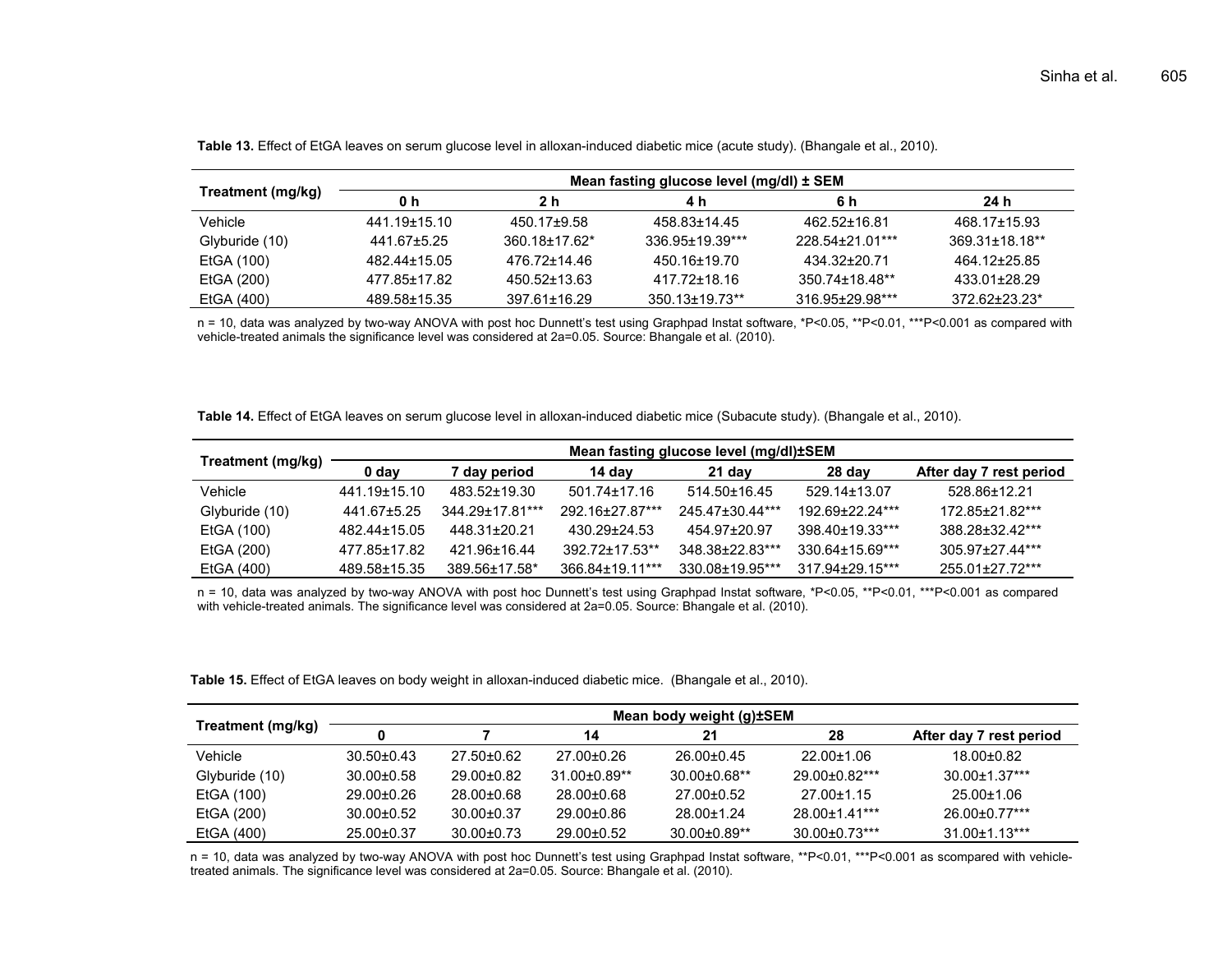|                   | Mean fasting glucose level (mg/dl) ± SEM |                 |                  |                       |                    |  |  |  |  |
|-------------------|------------------------------------------|-----------------|------------------|-----------------------|--------------------|--|--|--|--|
| Treatment (mg/kg) | Before glucose                           | 0 min           | $30 \text{ min}$ | 60 min                | <b>120 min</b>     |  |  |  |  |
| Vehicle           | $129.31 \pm 10.31$                       | 334.68±14.66    | 261.31±9.98      | $219.01 \pm 7.91$     | $158.71 \pm 10.40$ |  |  |  |  |
| Glyburide (10)    | 121.52±11.32                             | $315.30 + 9.48$ | 191.95±8.06***   | 165.64±9.98***        | 172.86±11.18       |  |  |  |  |
| EtGA (100)        | 113.98±6.28                              | 299.09±10.08    | 225.86±8.75      | 183.68±8.57           | 149.20±5.80        |  |  |  |  |
| EtGA (200)        | $113.12 \pm 7.41$                        | 327.25±6.34     | $224.57+7.42*$   | 156.80±4.56***        | 160.46±7.26        |  |  |  |  |
| EtGA (400)        | $117.63 \pm 7.17$                        | 333.39±14.78    | 201.78±7.12***   | $142.11 \pm 5.70$ *** | $154.73 \pm 7.71$  |  |  |  |  |

**Table 16.** Effect of EtGA leaves on oral glucose tolerance test (OGTT) in non diabetic mice. (Bhangale et al., 2010).

n = 10, data was analyzed by two-way ANOVA with post hoc Dunnett's test using Graphpad Instat software, \*P<0.05, \*\*P<0.01, \*\*\*P<0.001 as compared with vehicle-treated animals. The significance level was considered at 2a=0.05. Source: Bhangale et al. (2010).

**Table 17.** Effect of EtGA leaves on oral glucose tolerance test (OGTT) in diabetic mice. (Bhangale et al., 2010).

|                   | Mean fasting glucose level (mg/dl) ± SEM |                    |                     |                 |              |  |  |  |
|-------------------|------------------------------------------|--------------------|---------------------|-----------------|--------------|--|--|--|
| Treatment (mg/kg) | <b>Before Glucose</b>                    | 0 min              | $30 \text{ min}$    | 60 min          | $120$ min    |  |  |  |
| Vehicle           | 402.90±17.44                             | $504.32 \pm 15.50$ | 433.44±16.23        | 388.50±6.69     | 494.05±14.39 |  |  |  |
| Glyburide (10)    | 449.93±19.61                             | 525.54+9.91        | $332.21 + 16.73***$ | 326.63±4.96***  | 436.10+19.71 |  |  |  |
| EtGA (100)        | 476.60±17.73                             | 539 24 + 15.30     | 476.23±9.85         | 395 43 + 14 71  | 482.19±18.98 |  |  |  |
| EtGA (200)        | 465.13±17.88                             | 531.94±15.38       | 364.73±5.76**       | $325.42 + 9.17$ | 453.63±10.61 |  |  |  |
| EtGA (400)        | 482.59±14.50                             | 544.26±15.15       | 349.39±15.96***     | 297.49±13.05*** | 480.58±9.07  |  |  |  |

n = 10, data was analyzed by two-way ANOVA with post hoc Dunnett's test using Graphpad Instat software, \*P<0.05, \*\*P<0.01, \*\*\*P<0.001 as compared with vehicle-treated animals. The significance level was considered at 2a=0.05. Source: Bhangale et al. (2010).

hypothesized that the late onset of action and prolonged duration of action of EtGA may results from improved pancreatic cytoarchitecture. In this context, other medicinal plants, such as *Cassia auriculata* (Latha and Pari, 2003). *Pleurotus pulmonarius (*Badole et al., 2000) have been reported to possess similar effects. Flavonoids, alkaloids, tannins and phenolics are the other bioactive principles reported to possess antihyperglycaemic activity. ((Kameswararao et al., 1997)). Flavonoids regenerate the damaged ß cells in the alloxan diabetic rats (Chakravarthy et al. 1980).

The traditional medicinal plants with various active principles and properties have been used since ancient times by physicians and laymen to treat a great variety of human diseases such as diabetes, coronary heart disease and cancer. The beneficial multiple activities like manipulating carbohydrate metabolism by various mechanisms, preventing and restoring integrity, function of βcells, insulin releasing activity, improving glucose uptake and utilization and the antioxidant properties present in medicinal plants offer exciting opportunity to develop them into novel therapeutics. Antihyperglycaemic activity of

ethanolic extract of *G. asiatica* may probably be due to the presence of several bioactive antidiabetic principals (Tiwari and Rao, 2002). Before starting the experiment, animals were separated according to their body weight. The animals were injected intraperitoneally (i.p.) at a dose of 150 mg/kg b.w. alloxan monohydrate freshly prepared in normal saline solution. After one hour of alloxan administration, animals were given feed ad libitum and 1ml of (100 mg/ml) glucose i.p. to combat ensuring severe hypoglycemia after 72 hr of alloxan injection; the animals were tested for evidence of diabetes by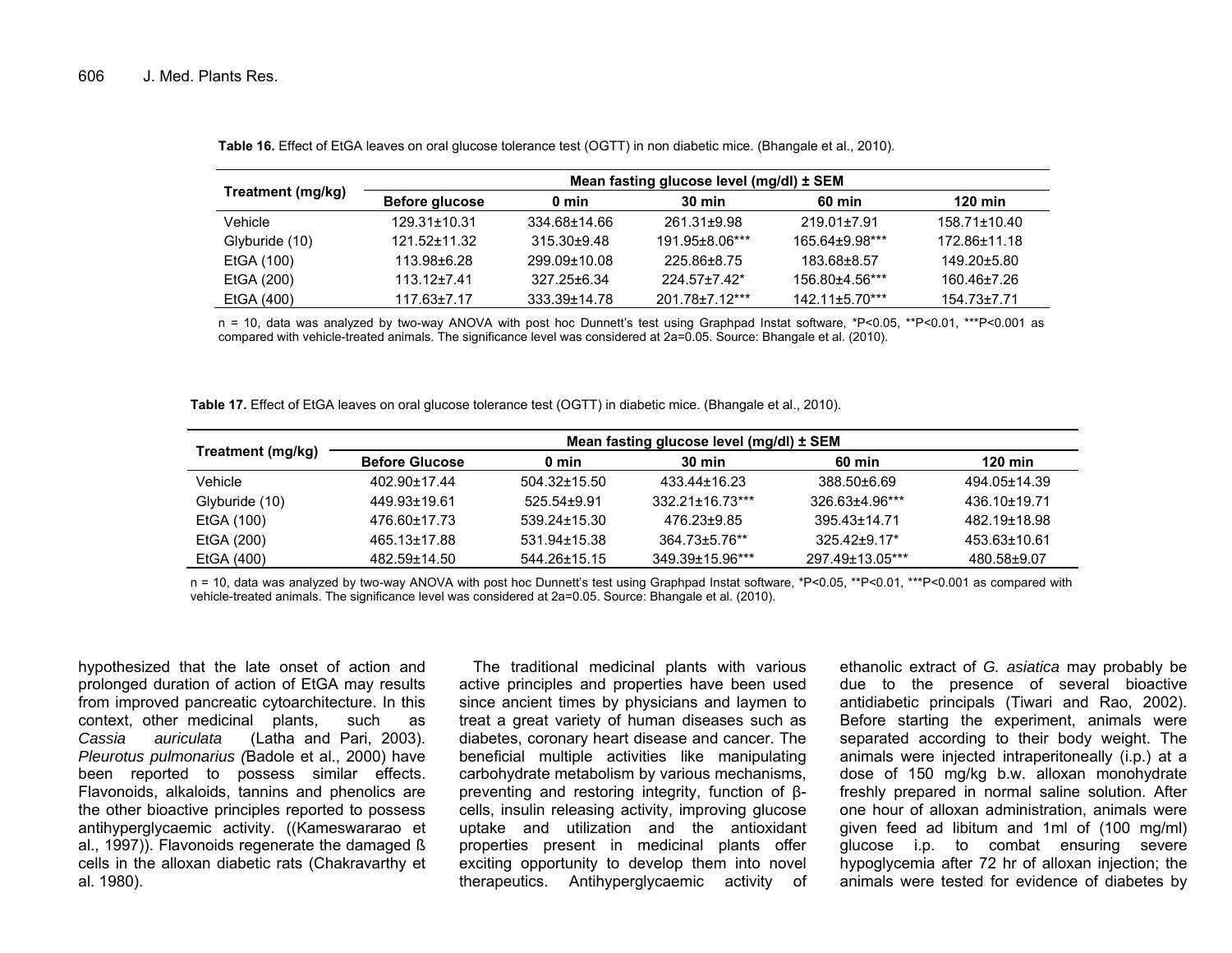|                    |                | Blood Glucose level mg/100ml (Mean±SEM) |                |                |                |  |  |
|--------------------|----------------|-----------------------------------------|----------------|----------------|----------------|--|--|
| Groups (n)         | <b>Dose</b>    | <b>Initial</b>                          | 2nd hour       | 4th hour       | 6th hour       |  |  |
| Normal control     | 2 ml saline    | $106 \pm 3.27$                          | $107+4.91$     | $107+2.66$     | $104\pm3.6$    |  |  |
| Diabetic control   | 2 ml saline    | 281±5.03                                | $290 + 4.61$   | $290 + 2.30$   | $292 \pm 3.29$ |  |  |
| Ether extract      | 200 mg/kg b.w. | $298+2.10$                              | $277+4.21$     | $248 \pm 2.16$ | $241\pm4.90*$  |  |  |
| Chloroform extract | 200 mg/kg b.w. | $305+4.02$                              | $255 \pm 3.10$ | 205±7.05**     | 195±5.05**     |  |  |
| Alcohol extract    | 200 mg/kg b.w. | 287±5.30                                | $241+2.12$     | 189±3.02**     | 181±4.06**     |  |  |
| Aqueous extract    | 200 mg/kg b.w. | 298±6.08                                | 265±8.20       | 223±7.05**     | $210 + 5.61**$ |  |  |
| Glibenclamide      | 10 mg/kg b.w   | 296±4.51                                | $207 \pm 1.08$ | 166 ± 2.40**   | 159±1.47**     |  |  |

**Table 18.** Effect of the extracts of *Grewia asiatica* (phalsa) leaves on Blood glucose of alloxan diabetic albino rats after acute treatment. (Patil et al., 2010).

\**p*<0.05 – \*\**p*<0.01 – compared to Diabetic control. SEM: Standard Error of Mean, n= Number of animals (6). Source: (Patil et al., 2010).

estimating their blood glucose level using glucometer. To the animals, the test extracts (200 mg/kg b.w. orally) and standard drug libenclamide tablets (10 mg/kg b.w. orally) were administered by dissolving in 2% Twen-80/water and normal saline respectively. For acute study, 0.2 ml of blood sample was withdrawn through the tail vein puncture technique using hypodermic needle at interval of 0, 2nd, 4th and 6th h of administration of single oral dose. The animals were segregated into seven groups of six rats each for each extract. For all drugs groups of normal, diabetic control and standard glibenclamide were kept same for comparison with ether, chloroform, alcohol and aqueous extracts of drugs. The mean  $\pm$  SEM were statistically calculated for each parameter (Kulkarni, 1999).

The results of effect of extracts leaves of *Grewia asiatica* (Phalsa) which are expressed as change in blood glucose level are shown in Table 18 (Patil et al., 2010). More significant (p<0.01) anti-diabetic activity was observed in alcoholic and chloroform extracts of Grewia *asiatica* (Phalsa) in acute model compared with standard glibenclamide. Ether extract of Grewia *asiatica* (Phalsa) has not shown significant anti-diabetic activity (p<0.01) in acute study. In vivo efficiency was performed in healthy normal Wistar rats by measuring the hypoglycemic effect produced after oral administration. (Kahn and Shechter, 1991) have suggested that a 25% reduction in blood glucose levels is considered a significant hypoglycemic effect. The results of the study were satisfactory and revealed that the alcoholic and chloroform extracts of leaves of Grewia *asiatica* (Phalsa) has exhibited significant hypoglycemic activity. The reduction of blood glucose level in alloxan induced rat was found highest in alcoholic and chloroform extracts of *G. asiatica* (Phalsa).

# **Hypoglycemic activity**

# *Leaves*

Patil et al., (2011) reported different extract of *G. asiatica*

leaves for their hypoglycemic activity on alloxan induced diabetic wister rats. Ethanol extracts (200 mg/kg) showed more significant reduction in blood glucose level in alloxan induced diabetic Wister rats in comparison to control and the standard drug, glibenclamide. Aqueous extracts of leaves were administered orally (250 and 500 mg/kg) to normal rats and streptozotocin (STZ) (50 mg/kg) treated diabetic rats. Administration of extracts for 21 days significantly reduced blood glucose level in STZ induced diabetic rats. The plant extract was evaluated by oral glucose tolerance test model for its influence at different doses on blood glucose levels in normal rats fed with overload of glucose. Extracts significantly reduced the blood glucose level in a dose dependant manner. The results suggested that aqueous extracts significantly increased the glucose tolerance in normal rats (Latif et al., 2012).

# **Effect on glycemic index**

The glycemic index (GI) of a food is defined as the area under the two hour blood glucose response curve (AUC) following the ingestion of a fixed portion (usually 50 g) (Frost et al., 1999). For GI calculation, the AUC of the test food (that is, phalsa fruit extract) is divided by the AUC of the standard (Glucose) and multiplied by 100 (Salmeron et al., 1997)

# *Fruit*

Table 19 (Mesaik et al., 2013) showed comparative PGL in fasting as well as at 60, 120, and 180 min after test meal consumption by the GG, GPG, and PG groups. Compared to fasting plasma glucose level (PGL), consumption of D-glucose resulted in 90 and 34% increase in PGL at 30 and 120 min respectively. However, considerably decreased PGL was recorded after 120 min (20%) showing typical glucose tolerance phenomenon. On the other hand, consumption of a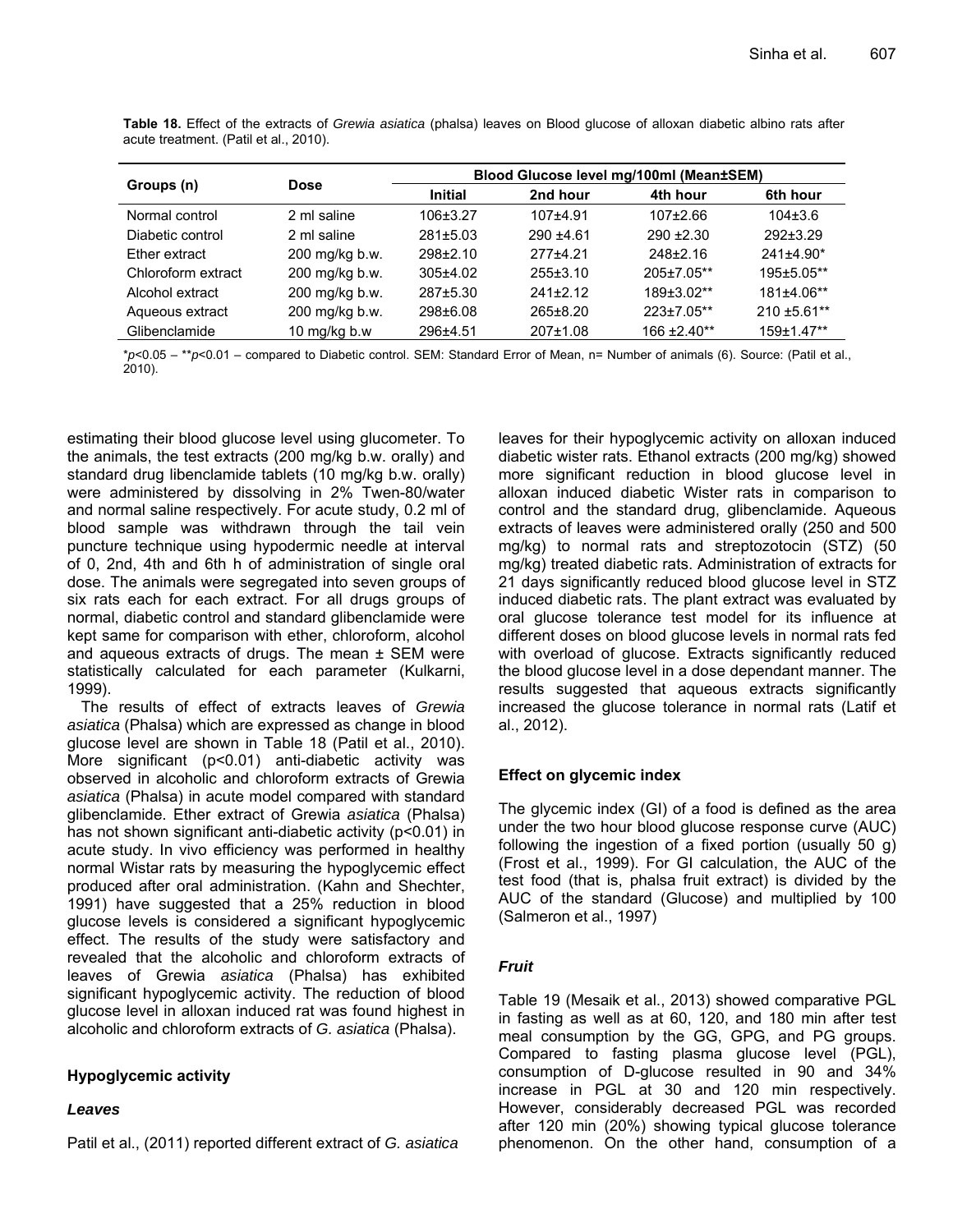**Table 19.** Plasma glucose levels (PGL) of subjects before and after consumption of D-glucose (GG), a mixture of phalsa fruit extract+D-glucose (GPG), and phalsa fruit (PG). Percentage increase or decrease in PGLs indicated within parentheses; change (increase/decrease) in the PGL is shown by arrows. (Mesaik et al., 2013)

| Test/Time  |      | $30 \text{ min}$ | 90 min          | $120$ min    |
|------------|------|------------------|-----------------|--------------|
| GG         | 69.6 | 130.2 (89.5%1)   | $92.1(34.1\%)$  | 69.7 (1.4%1) |
| <b>GPG</b> | 64.7 | 124.2 (80.7%1)   | 83.5 (21.5%1)   | 81.9 19.2%1) |
| <b>PG</b>  | 72   | 69.7 (1.4%1)     | 67.7 $(1.4\%$ . | 73.1 (6.4%↑) |

Source: Mesaik et al. (2013).

**Table 20.** Effect of the Extracts of *Grewia asiatica* (Phalsa) *Leaves* on blood glucose of alloxan diabetic albino rats after acute treatment. (Patil et al., 2011)

|                        | Serum Glucose Level (mg/dl) (Mean ±SEM) |             |                 |                   |                    |                   |  |  |  |
|------------------------|-----------------------------------------|-------------|-----------------|-------------------|--------------------|-------------------|--|--|--|
| Group (n)              | 0 h                                     | 1 h         | 2 h             | 3 h               | 5 h                | 7 h               |  |  |  |
| Normal                 | 138.25±5.45                             | 139.75±5.58 | 138.25 ±4.58    | $139.56 \pm 4.57$ | $137.56 \pm 4.5$   | $139.75 \pm 3.12$ |  |  |  |
| Control (diabetic)     | 220.45±6.88                             | 221.34±5.78 | 223.43±5.84     | 224.65±2.82       | $225 \pm 5.83$     | 227.3±5.94        |  |  |  |
| Standard (10 mg/kg)    | $221.07 \pm 5.95$                       | 217.22±4.69 | $211.07 + 4.70$ | $*208+2.71$       | $*205.77 \pm 4.01$ | **201.08          |  |  |  |
| Pet. Ether (200 mg/kg) | 224.54±4.36                             | 223.77+4.21 | $220+4.19$      | 218 44 + 2.51     | 217.65+4.70        | 216.05±5.75       |  |  |  |
| Chloroform (200 mg/kg) | 223.66±5.91                             | 220.53±4.08 | 219.35±5.04     | 217.89+2.62       | 215.38±3.68        | $214.4 + 4.80$    |  |  |  |
| Ethanol (200 mg/kg)    | 222.08±5.99                             | 218.43±5.46 | 214.32±4.30     | 211.76±3.56       | *209.89±5.19       | **205.43±7.1      |  |  |  |

p<0.05 – Significant, \*\*p<0.01 - More Significant Compare to Control, SEM: Standard Error Mean, n = Number of Animals (6). Source: Patil et al. (2011).

mixture of glucose and phalsa fruit extract (GPG) resulted comparably low PGL after 30 min (80%), 90 min (21%) and 120 min (6.4%). Hence, phalsa fruit exhibited modest hypoglycemic effect. The present data are, for the most part, consistent with previous studies on glycemic response of phalsa. The glycemic index of phalsa fruit was also estimated using the PGL after intake of phalsa fruit (PG) (Mesaik et al., 2013). The low glycemic index of phalsa fruit indicated that ingestion of fruit would not elevate the plasma glucose level in spite of the sweat taste. Phalsa fruit extract has previously reported to affect glucose metabolism and immune system (Sisodia and Singh, 2009).

#### *Leaves*

The Preliminary phytochemical study performed revealed the petroleum ether extract consist diterpines, glycosides, fats, chloroform extract consist alkaloids, glycosides and Ethanol extract consist triterpenoids, sterols flavonoids, saponins, tannins as active principal. In Evaluations of hypoglycemic activity in acute as well sub acute study Ethanolic extract of Phalsa leaves showed significant decrease in serum glucose level, while petroleum ether and chloroform extract did not show significant decrease in serum glucose level as compared to standard drug (Glibenclamide). The results are given in Tables 20 and 21 (Patil et al., 2011). This *in vivo* study demonstrated significant hypoglycaemic activity was found highest in

ethanolic extract of *G. asiatica* (Phalsa) leaves.

# *Bark*

The bark of *G. asiatica* (Phalsa) plant showed hypoglycemic effect on alloxan diabetic male rabbits (Dogar et al., 1998).

# **Antipyretic activity and analgesic activity**

#### *Fruits*

*G. asiatica* fruits has been evaluated as potent analgesic and antipyretic agent by taking various doses of aqueous extract of its, by comparing with the standard drug, i.e. aspirin. The results, verified by statistical analyses ('t' test and confident level), shown in Table 22 (Das et al., 2012). Analgesic activity of *G. asiatica* was observed in 5 animal sets and antipyretic activity in one animal set. Analgesic activity was observed by writhing test 12 on administrating acetic acid (0.6%) in the dose of 10ml/kg, inducing pain (Koster et al., 1959). The standard drug, aspirin was used in the dose of 400 mg/kg, to arrest the acetic acid induced pain. From the findings it is appeared that *G. asiatica* in the dose of 100 mg to 250 mg/kg body weight showed significant inhibitory effect on acetic acid induced pain. 300 mg/kg body weight of *G. asiatica* has also shown good inhibitory effect which is similar to aspirin.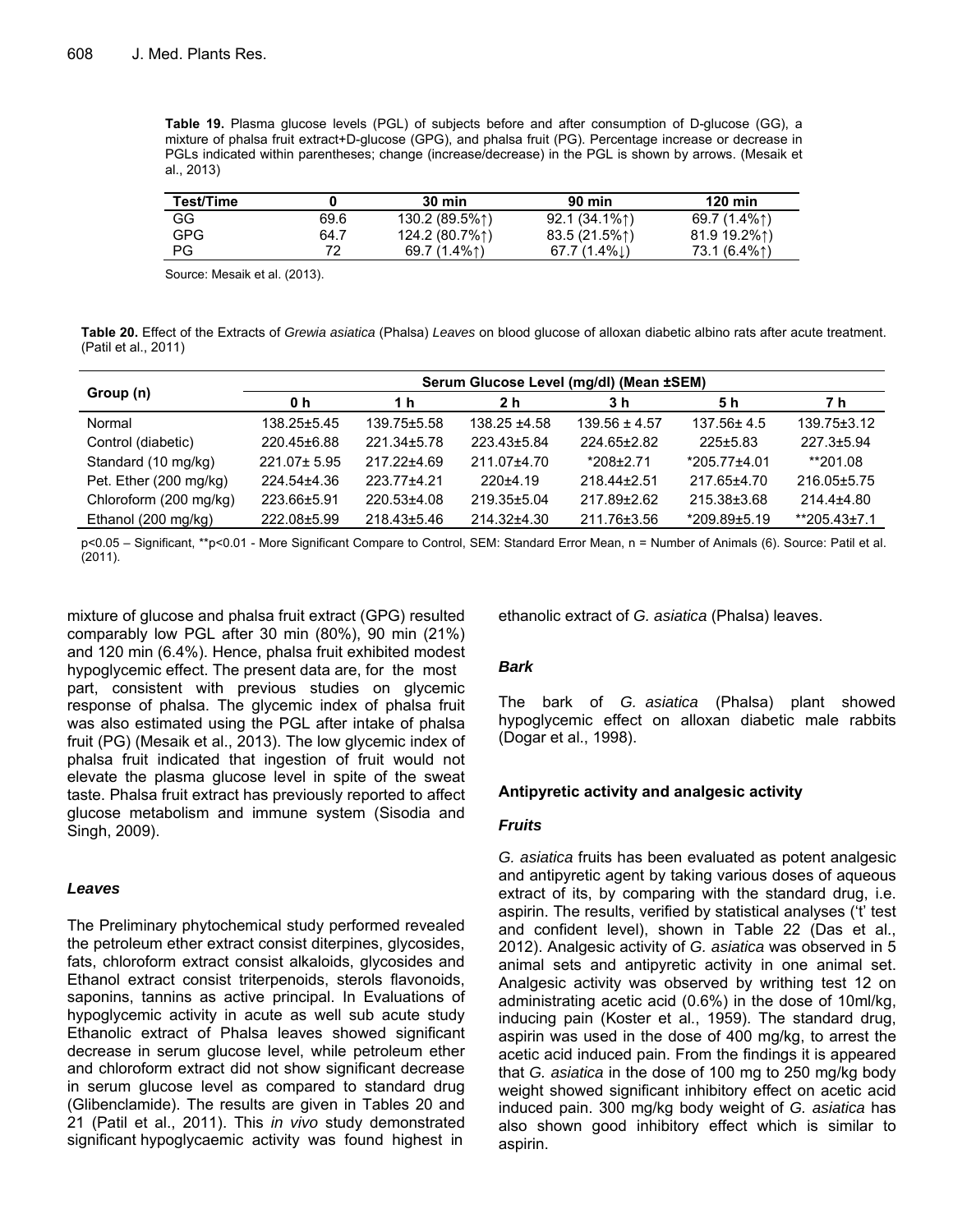|                        | Serum Glucose Level (mg/dl) (Mean ± SEM) |                   |                   |                   |                     |                     |  |  |
|------------------------|------------------------------------------|-------------------|-------------------|-------------------|---------------------|---------------------|--|--|
| Group (n)              | 0 day                                    | day               | 2 day             | 3 day             | 5 day               | 7 day               |  |  |
| Normal                 | $139.25 + 3.45$                          | $137.45 + 5.67$   | $139.45 + 6.45$   | $137.75 + 5.89$   | $138.65 \pm 3.58$   | $139.55 + 5.45$     |  |  |
| Control (diabetic)     | $220.33 \pm 1.88$                        | $225 \pm 5.83$    | $226.75 + 2.84$   | $222.44 + 2.82$   | $214.25 \pm 5.85$   | $209 \pm 6.94$      |  |  |
| Standard (10 mg/kg)    | $221.25+1.95$                            | $205.77 + 4.09$   | $196.25^* + 2.70$ | $184.43^* + 2.71$ | $173***+6.01$       | $162.66**$          |  |  |
| Pet. Ether (200 mg/kg) | $224 + 2.36$                             | $217.65 + 4.70$   | $211.50 + 3.19$   | $209.89 + 2.51$   | $204.75 + 1.70$     | $201.25 \pm 6.75$   |  |  |
| Chloroform (20 0mg/kg) | $223.05+2.91$                            | $215.38 + 3.68$   | $210.65 + 2.04$   | $206.05 + 2.62$   | $202.09 + 0.68$     | $199.67 + 5.80$     |  |  |
| Ethanol (200 mg/kg)    | $222.08 \pm 1.99$                        | $208.89 \pm 5.91$ | $199.25 \pm 5.30$ | $187^*$ ± 4.56    | $180.78** \pm 3.19$ | $172.75** \pm 7.81$ |  |  |

**Table 21.** Effect of the Extracts of *Grewia asiatica* (Phalsa) *Leaves* on blood glucose of alloxan diabetic albino rats after Sub acute treatment. (Patil et al., 2011)

\*p<0.05 – Significant, \*\*p<0.01 - More Significant Compare to Control, SEM : Standard Error Mean, n = Number of Animals(6). Source: Patil et al. (2011).

**Table 22.** Effect of Grewia asiatica (Phalsa) on acetic acid induced pain (writhing test). (Das et al., 2012).

|               | Average# number of writhing ± SE (30 minute) |                  |                  |                 |                  |                 |  |  |
|---------------|----------------------------------------------|------------------|------------------|-----------------|------------------|-----------------|--|--|
| <b>Sample</b> | A1                                           | A2               | А3               | A4              | Α5               | Average         |  |  |
| Group I       | $9.00 \pm 0.707$                             | $10.20 \pm 0.43$ | $10.0 + 0.0 - 7$ | $11.00 + 0.71$  | 10.67±0.89       | $2.56 \pm 1.14$ |  |  |
| Group II      | $8.20 \pm 0.8$                               | $8.20 \pm 0.86$  | $8.24 \pm 0.8$   | $9.4 \pm 0.81$  | $8.24 \pm 0.76$  | $3.08 + 1.37$   |  |  |
| Group III     | $5.60 \pm 0.6$                               | $4.8 \pm 0.80$   | $5.00+0.44$      | $5.28 \pm 0.56$ | $4.2 \pm 0.48$   | $3.64 \pm 1.32$ |  |  |
| Group IV      | $2.40\pm0.40$                                | $2.4 \pm 0.5$    | $2.6 \pm 0.4$    | $2.2 \pm 0.48$  | $2.00 + 0.21$    | $1.66 \pm 0.74$ |  |  |
| Group V       | $0.00 \pm 0.00$                              | $0.2 \pm 0.08$   | $0.2 \pm 0.08$   | $0.2 \pm 0.08$  | $0.00 + 0.00$    | $0.55 \pm 0.25$ |  |  |
| Asperin       | $0.4 \pm 0.4$                                | $0.2{\pm}0.08$   | $0.00 + 0.00$    | $0.2 \pm 0.08$  | $0.00 + 0.00$    | $0.88 + 0.39$   |  |  |
| Acetic acid   | $19.00 \pm 1.7$                              | 20.4±1.806       | 19.26±0.47       | $20.4 \pm 1.05$ | $21.60 \pm 2.23$ | 20.17±0.34      |  |  |

Group-I to Group-V indicate G. asiatica in the dose of 100 mg, 150 mg, 200 mg, 250 mg and 300 mg per kg body weight respectively. Aspirin used in the dose of 400 mg/kg body weight. A1 - A5 indicate number of experimental animals. # Average (number of writhing) of 5 animals,  $SE = Standard$  error ( $n = 5$ ). Source: Das et al. (2012).

#### **Antimalarial and antiemetic activities**

#### *Fruits*

Yaqueen et al., (2008) reported the evaluation of the antiemetic activities of alcoholic extracts of fruits of *G. asiatica* (Phalsa) in dog, whereas acute oral toxicity test was carried out in mice and rats. Oral dose of 200 and 600 mg/kg of a crude

alcoholic extract was found non-toxic in mice and rats. Oral dose of crude alcoholic extract (120 mg/kg body weight) caused antiemetic effect in dogs in 3 h and controlled emesis centrally induced by apomorphine (0.044 mg/kg body weight).

This activity was comparable to standard commercial anti-emetic drugs like Maxolon (metoclopramide) and Largactil (chlorpromazine).

#### *Leaves*

Zia-Ul-Haq et al. (2012) reported the antimalarial and antiemetic activities of methanolic extract of leaves. The study indicated that *G. asiatica* leaves are a potential source of antimalarial and antiemetic drugs. The crude methanol extract showed antimalarial activity, (69% inhibition). Methanolic extract was administered to male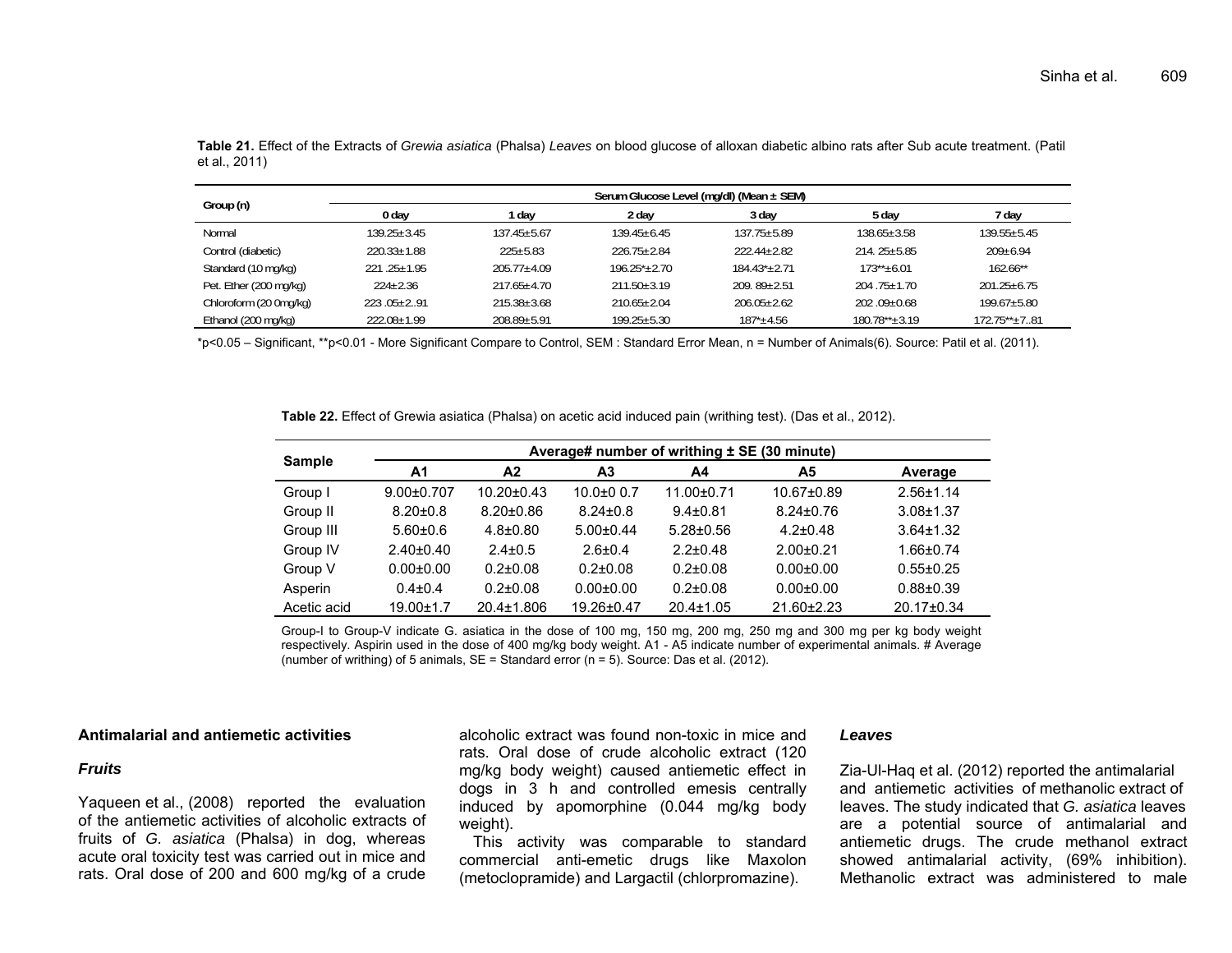chicks at 50 and 100 mg/kg dose levels and percent inhibition of emetic action was 39.14 and 59.69%, respectively.

# **Antiplatelet activity**

#### **Leaves**

There is a great interest in exploring the anti-platelet activity of medicinal plant extracts because these are inexpensive and easily available from indigenous resources. Zia-Ul-Haq et al. (2012), reported the antiplatelet activity of a crude methanol extract of *G. asiatica* L. leaves. The extract exhibited a potent platelet aggregation inhibition activity, in a dose-dependent manner at a concentration range of 1 to 10 mg/m, suggesting that this extract can be considered as treatment for prevention of cardiovascular or inflammatory diseases.

# **Anti-hyperlipidemic activity**

# *Leaves*

Leaves were investigated for their anti-hyperlipidemic activity in induced-hyperlipidemic rats. The data suggested that extract had potent anti-hyperlipidemic effects. Fifty compounds were identified, of which six triterpenes, two sterols, one diterpene and four fatty alcohols were isolated. However, it has not been established which compound is responsible for the antihyperlipidemic effects (Abou Zeid and Sleem, 2005).

# **Antiviral activity**

# *Leaves*

Sangita et al. (2009) reported the antiviral activity of an extract of *G. asiatica* leaves against Urdbean leaf crinkle virus (ULCV). The test plants previously sprayed with 500, 1,000, 1,500 and 2,000 μg/mL of *G. asiatica* extract were recorded as 58, 34, 38 and 48% of virus infection, respectively, in comparison to 90% infection of control. It was found the maximum inhibitory activity at 1,000 μg/ml and fairly good activity at concentrations of 1,500 and 2,000 μg/ml.

# **Anti-Inflammatory activity**

# *Fruits*

A methanol extract of fruit of *G. asiaica* was screened for its possible anti-inflammatory activity on carrageenan induced edema in rat paw at doses of 250 and 500

mg/kg, orally. The extract showed significant (*p* < 0.001 and  $p \leq 0.01$ ) anti-inflammatory activity at both doses (Bajpai et al., 2012).

# **Antifertility**

# *Seeds*

Seeds of *G. asiatica* has been used as antifertility agent and was reported to have anti-implantation and abortifacient activities (Pokharkar et al., 2010)

# **Conclusion**

*Grewia asiatica* (Phalsa) is a food plant and can also be used as an herbal medicine for the treatment of various diseases. In traditional folklore medicine, the fruit has been used as astringent, stomachic and cooling agent. When unripe, it has been reported to alleviate inflammation and was administered in respiratory, cardiac and blood disorders, as well as in fever. Root and bark has been prescribed for rheumatism and its infusion used as a demulcent. The leaves were applied on skin eruptions. Number of therapeutic research carried out on different part of this plant like fruits, leaves, stem etc. The plant has been reported to possess antioxidant, antidiabetic, antihyperglycaemic, radioprotective, antimicrobial, hepatoprotective, antifertility, antifungal, antilagesic, antipyeretic and antiviral activities. Above mentioned studies mostly addressed the basic chemical and pharmacological characteristics of phalsa fruit. Detailed studies are needed for identifying and quantifying bioactive constituents of every part of plant responsible for tagged activities. There is need to develop new varieties with big fruits having greater yield, improved quality, sweetness, flavor and which can be grown in colder regions also.

# **Conflict of Interest**

The authors have not declared any conflict of interest.

#### **REFERENCES**

- Abou Zeid AHS, Sleem AA (2005). Anti-hyperlipidemic effect and lipoidal constituents of *Grewia asiatica* (Phalsa) L. leaves. Bull. Natl. Res. Cent*.* 30:557-573.
- Afanasev IB, Dorozhko AI, Brodskii AV, Kostyuk A, Potapovitch AI (1989). Chelating and free radical scavenging mechanism of inhibitory action of rutin and quercetin in lipid peroxidation. Biochem. Pharmacol. 38:1763-1769.
- Ahaskar M, Sharma KV (2006). Modulation of radiation induced biochemical changes in brain of swiss albino mice by *Grewia asiatica*  (Phalsa). Asian J. Exp. Sci. 20:399-404.
- Ahaskar M, Sharma KV, Singh S, Sisodia R (2007). Post treatment effect of *Grewia asiatica* (Phalsa) against radiation induced biochemical changes in cerebrum of Swiss albino mice. J. Radiat.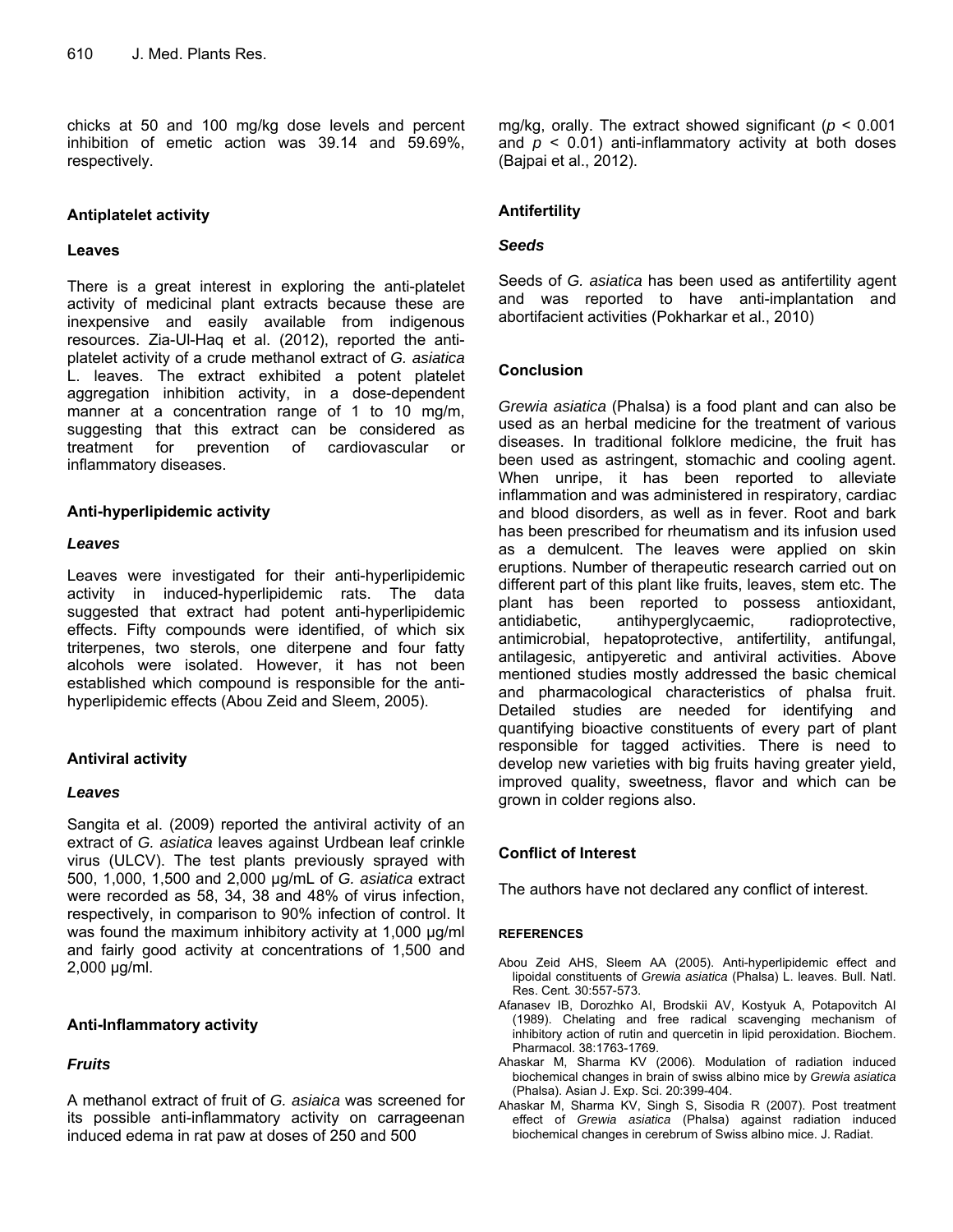5:101-105.

- Ahaskar M, Sharma KV, Singh S, Sisodia R (2007). Radioprotective effect of fruit extract of *Grewia asiatica* (Phalsa) in swiss albino mice against lethal dose of γ-irradiation. Asian J. Exp. Sci*.* 21:297-310.
- Ali SI, Khan NA, Husain I (1982). Flavonoid constituents of *Grewia asiatica* (Phalsa). J. Sci. Res. 4:55-56.
- Asghar MN, Khan IU, Sherin L, Ashaq M (2008). Evaluation of antioxidant activity of *Grewia asiatica* (Phalsa) berry using 2,2 azinobis-(3- ethylbenzoline-6-sulphonic acid) and *N,N*-dimethyl*p*phenylenediamine radical cations decolourazation assays. Asian. J. Chem*.* 20:5123-5132.
- Badole SL, Shah SN, Patel NN, Thakurdesai PA, Bodhankar SL (2000). Hypoglycemic activity of aqueous extract of *Pleurotus pulmonarius*  (Fr.) Quel- Champ in alloxan induced diabetic mice. Pharma Biol. 44(6):421-425.
- Bajpai S, Hussain T, Pathak R, Hussain (2012). A. Evaluation of antiinflammatory activity of *Grewia asiatica* (Phalsa) methanolic fruit extract in wistar rats. Asian Pac. J. Trop. Biomed. 10:1-4.
- Bang YH, Hang SK, Jeong HL, Young SH, Jai SR, Jung JL (2001). J. Nat. Prod. pp. 64-82.
- Bennet SSR (1987). Name changes in flowering plants of India and adjacent regions. Triseas publishers, Dehradun. P. 265.
- Bhangale J, Acharya S, Deshmukh T (2010). Antihyperglycaemic activity of ethanolic extract of *grewia asiatica* (phalsa) (l.) leaves in alloxan induced diabetic mice. World J. Pharm. Res. 2(5):1486-1500.
- Bibhuti K, Selvana VT, Manikandana L, Gupta M, Kanti U, Das B (2011). Atitumor and In-vitro Cytotoxic activity of *Grewia asiatica* (phalsa) lin. against ehrlich's ascites Carcioma cell lies. Pharmacology online 3:956-960.
- Chakravarthy BK, Gupta S, Gambir SS, Gode KD (1980). Pancreatic β cell generation-A novel antidiabetic mechanism of Pterocarpus marsupium Rox. Indian J. Pharmacol. 12:123-127.
- Chattopadhyay S, Pakrashi SC (1975). Indian medicinal plants. XXXIV. Triterpenes from *Grewia asiatica* (Phalsa). J. Ind. Chem. Sci. 52:548- 553.
- Chopda MZ, Mahajan RT (2009). Wound healing plants of Jalgaon district of Maharashtra state, India. Ethnobot. Leaflets 13:1-32.
- Das D, Mitra A, Datta D, Saha A, Hazra J (2012). Evaluation of antipyretic and analgesic activity of parusaka *Grewia asiatica* (phalsa) linn: an indigenous indian plant. Int. J. Res. Ayurveda Pharm. 3(4):519-524.
- Das DB (2012). *In vitro* inhibition of key enzymes related to diabetes by the aqueous extracts of some fruits of West Bengal, India. Curr. Nutr. Food Sci*.* 8:19-24.
- Das S, De B (2012). *In vitro* inhibition of key enzymes related to diabetes by the aqueous extracts of some fruits of West Bengal, India. Curr. Nutr. Food Sci. 8:19-24.
- Dey D, Das MN (1995). Pharmacognostic analysis of leaf, bark and fruit of *Grewia asiatica* Linn. Int. Conf. Cum. Prog. Med. Arom. Plant Res. Calcutta, India, 30 Dec.1994- 1 Jan 1995.pp. 131-132.
- Dhawan K, Malhotra S, Dhawan SS, Singh D, Dhindsa KD (1993). Nutrient composition and electrophoretic pattern of protein in two distinct types of phalsa *(Grewia subinequalis* DC). Plant Food Hum. Nutr. 44:255-260.
- Dogar IA, Ali M, Yaqub M (1998). Effect of *Grewia asiatica* (Phalsa), gossypium herbacium and Gymnema Sylvestra on blood glucose, cholesterol and triglycerides levels in normoglycemic and alloxan diabetic rabbits. J. Pak. Med. Assoc. 38(11):289-295.
- Evans CA, Miller NJ, Bolwell PG, BramLey PM, Pridham JB (1995). The relative antioxidant activities of plant-derived polyphenolic flavonoids. Free Radic. Res. 22(4):375-383.
- Frost G, Leeds A, Doré CJ, Madeiros S, Brading S, Dornhorst A (1999). Glycaemic index as a determinant of serum HDL-cholesterol concentration. Lancet 353:1045-1048.
- Gordon MF (1990). The mechanism of antioxidant action in vitro. London: Elsevier Applied Science. In B. J. F. Hudson (Ed.), Food Antioxidants. pp. 1-18.
- Gupta MK, Lagarkha R, Sharama DK, Sharma PK (2007). Antioxidant Activity of the Successive Extracts of *Grewia asiatica* Leaves. Asian J. Chem*.* 19(5):3417-3420.
- Gupta MK, Sharma PK, Ansari SH (2008). Pharmacognostical evaluation of *Grewia asiatica* (Phalsa) leaves. Hamdard Med. 51:145-

148.

- Gupta MK, Sharma PK, Ansari SH, Lagarkha R (2006). Pharmacognostical evaluation of *Grewia asiatica* (Phalsa) fruits. Int. J. Plant Sci*.* 1:249-251.
- Gupta P, Bhatnagar I, Kim S, Verma AK, Sharma A (2013). *In vitro*  cancer cell cytotoxicity and alpha amylase inhibition effect of seven tropical fruit residues. Asian Pac. J. Trop. Biomed. pp. 455-461.
- Gupta P, Bhatnagar I, Kim S, Verma AK, Sharma K (2013). A. *In vitro* cancer cell cytotoxicity and alpha amylase inhibition effect of seven tropical fruit residues. Asian Pac. J. Trop. Biomed*.* 27:113-121.
- Gupta P, Bhatnagar I, Kim S, Verma AK, Sharma P (2013). A. *In vitro* cancer cell cytotoxicity and alpha amylase inhibition effect of seven tropical fruit residues. Asian Pac. J. Trop. Biomed*.* 3:282-287.
- Gupta P, Sharma A, Verma AK (2012). GC/MS profiling and antimicrobial effect of six Indian tropical fruit residues against clinically pathogenic bacterial strain. Int. J. Adv. Pharm. Res. 3:1229- 1235.
- Halliwell B, Gutteride JMC (1989). Free Radicals in Biology and Medicine, Clarandon Press-Oxford, UK. P. 543.
- Halliwell B (1990). How to characterize a biological antioxidant. Free Radic. Res. Commun. 9(1):1-32.
- Hasnain A, Ali R (1988). Protein and amino acids of *Grewia asiatica* (Phalsa). Pak. J. Sci. Ind. Res. 31:777-779.
- Hasnain A, Ali R (1992). Amino acid composition of *Grewia asiatica*  (Phalsa) as index of juice quality. Pak. J. Sci. Ind. Res. 35:514-515.
- Israr F, Hassan F, Naqvi BS, Azhar I, Jabeen S, Hasan SMFH (2012). Studies on antibacterial activity of some traditional medicinal plants used in folk medicine. Pak. J. Pharm. Sci. 25:669-67.
- Kakoti BB, Selvan VT, Manikandan L, Gupta M, Mazumder K (2011). Antitumor and in vitro cytoxicity activity of the methanolic extract of *Grewia asiatica* against Ehrilch's ascites carcinoma cell lines. Pharmacologyonline 3:956-960.
- Kameswararao B, Giri R, Kesavulu MM, Apparao C (1997). Herbal medicines: In the treatment of diabetes mellitus. Manphar Vaidya Patrika 1997. pp. 33-35.
- Kaur C, Kapoor HC (2005). Antioxidant activity of some fruits in Indian diet*.* In ISHS Acta Horticulture. VII International Symposium on Temperate Zone Fruits in the Tropics and Subtropic, Part Two. P 696.
- Khan CR, Shechter Y (1991). Oral hypoglycemic agents and the pharmacology of the endocrine pancreas. In: Theodore WR, Alan SN, Taylor P, Gilman AG, editors. Goodman and Gilman's The Pharmacological Basis of Therapeutics. 8th edn, New York: McGrawHill.
- Khan AS, Hussain A, Khan F (2006). Nutritional importance of micronutrients in some edible wild and unconventional fruits . J. Chem. Soc. Pak. 28:576-582.
- Khemiss F, Ghoul-Mazgar S, Moshtaghie AA, Saidane D (2006). Study of the effect of aqueous extract of *Grewia tenax* fruit on iron absorption by everted gut sac. J. Ethnopharmacol. 103(1):90-98.
- Koster R, Anderson M, De EJ (1959). Acetic acid for analgesic screening. Fed Proc. 18:412-416.
- Kshirsagar R, Upadhyay S (2009). Free radical scavenging activity screening of medicinal plants from Tripura, Northeast India. Nat. Prod. Radiance 8(2):117-122.
- Kulkarni SK (1999). In; Handbook of Experimental Pharmacology, Delhi. Vallabh Prakashan. pp. 10-15.
- Lakshmi V, Agarwal SK, Chauhan JS (1976). A new δ-lactone from the flowers of *Grewia asiatica* (Phalsa). Phytochemistry 15:1397-1399.
- Latha M, Pari L (2003). Antihyperglycaemic effect of Cassia auriculata in experimental diabetes and its effect on key metabolic enzymes involved in carbohydrate metabolism. Clin. Exp. Pharmacol. Physiol. 30:38-43.
- Latif KAA, Prasad AK, Kumar S, Iyer SV, Patel HA, Patel JA (2012). Comparative antidiabetic studies of leaves of *Ipomoea carnea* and *Grewia asiatica* (Phalsa) on streptozotocin induced diabetic rats. Int. J. Pharm. Biol. Arch. 3:853-857.
- Marya B, Dattani KH, Patel DD, Patel PD, Patel D, Suthar MP, Patel VP (2011). In vitro cytotoxicity evaluation of aqueous fruit and leaf extracts of *Grewia asiatica* using MTT assay. Pharm. Chem. 3:282- 287.
- Mesaik MA, Asif A, Ahmed SK, Saleem J, Afaq AS, Sahida P,